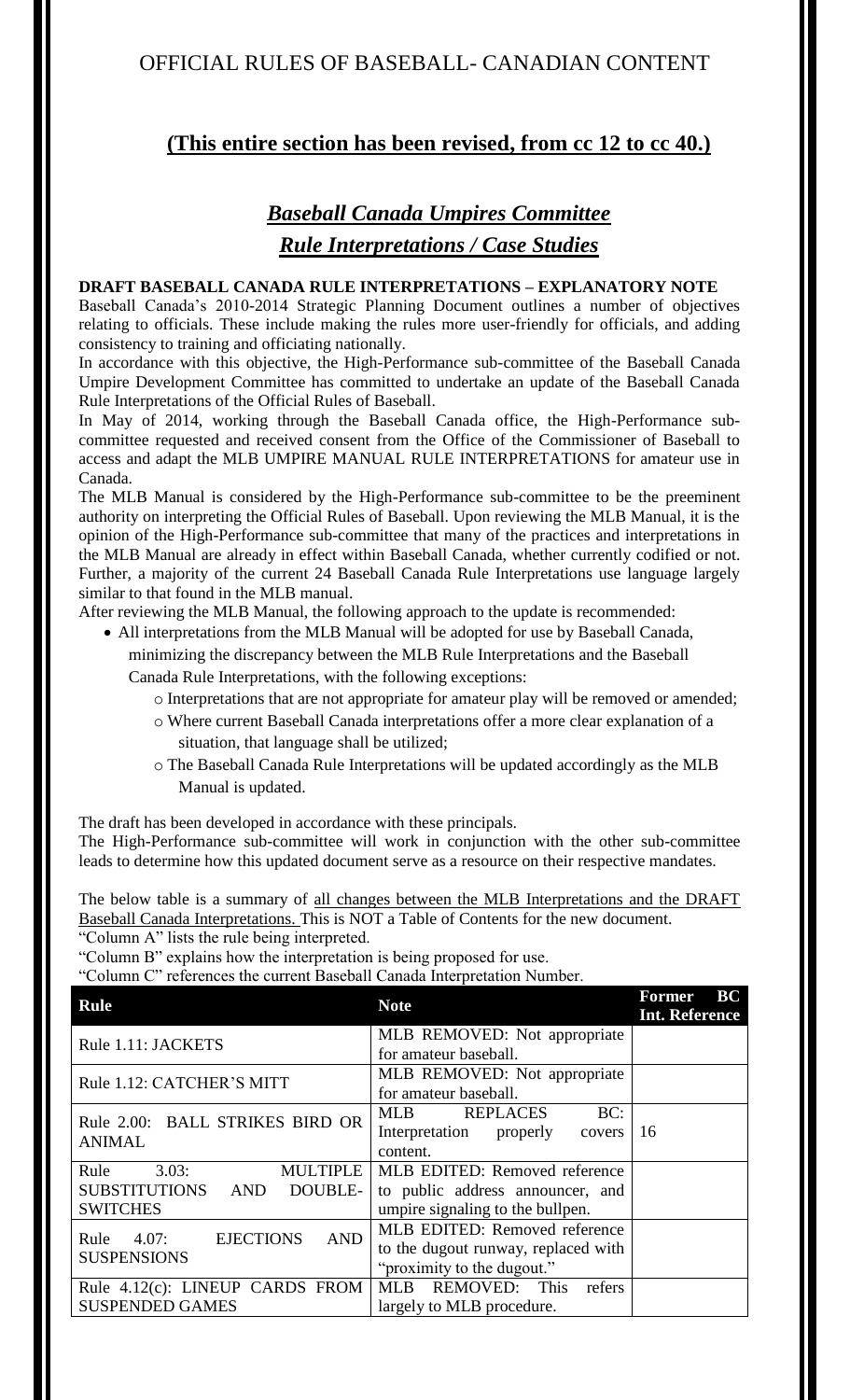| Rule 5.00: BALL GOING INTO<br><b>PLAYER'S UNIFORM</b>                                                                                                  | <b>MLB</b><br>BC:<br>REPLACES<br>Interpretation properly<br>covers<br>content.                                                                                                                                 | 8              |
|--------------------------------------------------------------------------------------------------------------------------------------------------------|----------------------------------------------------------------------------------------------------------------------------------------------------------------------------------------------------------------|----------------|
| Rules 6.03<br>$6.06$ : BATTER'S<br>and<br><b>POSITION IN BATTER'S BOX</b>                                                                              | BC:<br><b>MLB</b><br>REPLACES<br>Interpretation properly<br>covers<br>content.                                                                                                                                 | 10             |
| Rule 6.06(c): BACKSWING (FOLLOW-<br>THROUGH) HITS CATCHER                                                                                              | MLB and BC MERGED: Baseball<br>Canada's interpretation of a batter<br>pulling back a bunt attempt has been<br>added to the end of the MLB<br>interpretations.                                                  | 9              |
| 7.07:<br>Rules $6.08(c)$ , $7.04(d)$ ,<br>and<br><b>CATCHER'S INTERFERENCE</b>                                                                         | BC:<br><b>MLB</b><br><b>REPLACES</b><br>Interpretation properly covers<br>content.                                                                                                                             | 6(1)           |
| Rule 6.10: DESIGNATED HITTER                                                                                                                           | BC ADDED: Baseball Canada's<br>been<br>interpretation<br>has<br>used,<br>replacing the MLB interpretation.                                                                                                     | 3              |
| 7.01:<br>PLAYS-<br>APPEAL<br>Rule<br><b>APPROVED RULINGS</b>                                                                                           | MLB and BC MERGED: Baseball<br>Canada's language regarding the<br>defensive team leaving the infield<br>has been added to the end of the<br>MLB interpretations.                                               | 12, 13         |
| Rules $7.05(g)$ and $7.10$ : PLAY OR<br><b>ATTEMPTED PLAY</b>                                                                                          | MLB and BC MERGED: Baseball<br>Canada's language regarding plays<br>and attempted plays has been added<br>to the beginning of the MLB<br>interpretations.                                                      | 6(2)           |
| Rule 7.05(h): BALLS DEFLECTED OUT<br><b>OF PLAY</b>                                                                                                    | <b>MLB</b><br><b>REPLACES</b><br>BC:<br>Interpretation properly<br>covers<br>content.                                                                                                                          | 18, 19, 20     |
| Rule 7.06: OBSTRUCTION MECHANIC                                                                                                                        | <b>MLB</b><br><b>REPLACES</b><br>BC:<br>Interpretation properly covers   4<br>content.                                                                                                                         |                |
| Rule 7.06(a): BATTER-RUNNER<br>OBSTRUCTED BEFORE REACHING<br><b>FIRST BASE</b>                                                                         | REPLACES<br>BC:<br><b>MLB</b><br>Interpretation properly<br>covers<br>content.                                                                                                                                 | $\mathbf{1}$   |
| Rules $7.06(a)$ $7.06(b)$ , $7.09(j)$ ,<br>and<br>OBSTRUCTION<br>$4.03(c)$ :<br><b>AND</b><br><b>INTERFERENCE</b><br>PLAYS-<br><b>APPROVED RULINGS</b> | MLB and BC MERGED: Baseball<br>Canada's language regarding the<br>runner specifically crossing the back<br>edge of the plate has been added to<br>beginning of<br>the<br>the<br><b>MLB</b><br>interpretations. | 11             |
| 7.08(c) RUNNER STEALING ON BALL<br><b>FOUR</b>                                                                                                         | BC ADDED: Baseball Canada<br>interpretation has been inserted in to<br>the document, as the MLB content<br>did not cover this situation.                                                                       | $\overline{2}$ |
| 7.08(f) RUNNER HIT BY INFIELD FLY                                                                                                                      | <b>BC</b><br>ADDED:<br>Baseball Canada<br>interpretation has been inserted in to<br>the document, as the MLB content<br>did not cover this situation.                                                          | 17             |
| Rule 7.09(a): BATTER INTERFERES<br>AFTER THIRD STRIKE NOT CAUGHT                                                                                       | MLB EDITED: Reference to former<br>versions of the rule were removed.                                                                                                                                          |                |
| Rule 8.01(a): WINDUP POSITION                                                                                                                          | MLB EDITED: Reference to former<br>versions of the rule were removed.                                                                                                                                          |                |
| Rule<br>8.03:<br><b>RESTRICTIONS</b><br><b>ON</b><br>PITCHERS WARMING UP                                                                               | MLB REMOVED: Not appropriate<br>for amateur baseball.                                                                                                                                                          |                |
| Rule 8.03: PITCHER                                                                                                                                     | BC ADDED: Baseball Canada<br>interpretation has been inserted in to<br>the document, as the MLB content<br>did not cover this situation.                                                                       | 22, 23         |
| Rule 8.05: CALLING "TIME" AFTER A                                                                                                                      | BC:<br><b>MLB</b><br>REPLACES                                                                                                                                                                                  | 5              |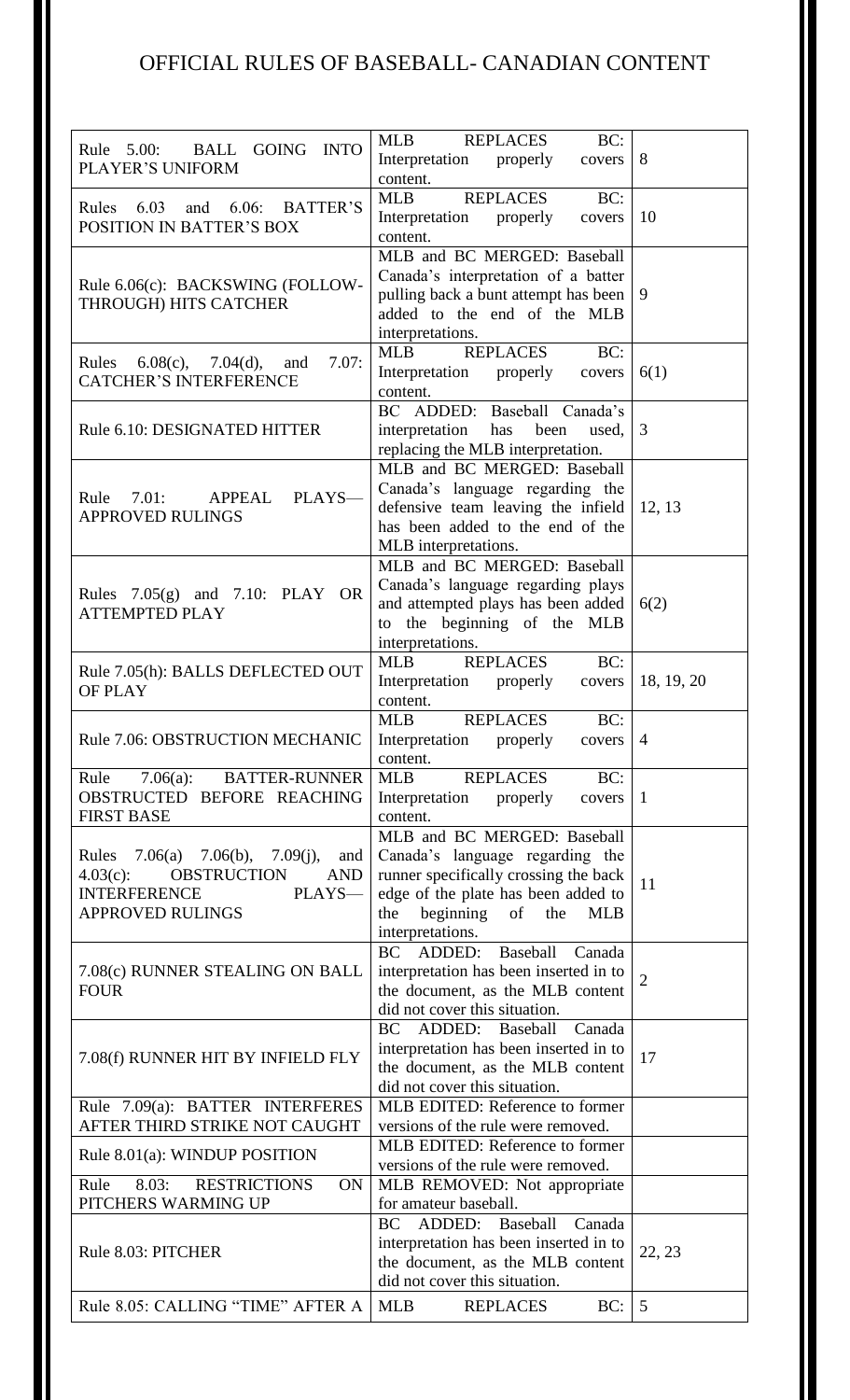| <b>BALK</b>                        | Interpretation<br>properly<br>covers                                                                              |        |
|------------------------------------|-------------------------------------------------------------------------------------------------------------------|--------|
|                                    | content.                                                                                                          |        |
| <b>Rule 8.05: BALK REGULATIONS</b> | <b>REPLACES</b><br>BC:<br><b>MLB</b>                                                                              |        |
|                                    | Interpretation properly<br>covers                                                                                 | 14, 15 |
|                                    | content.                                                                                                          |        |
| <b>Rule 8.05: BALK REGULATIONS</b> | MLB EDITED: Reference to the                                                                                      |        |
|                                    | slapping leg mechanic removed,                                                                                    |        |
|                                    | edited to allow managers to ask                                                                                   |        |
|                                    | umpires about all types of balks.                                                                                 |        |
| Rule 8.06: TRIPS TO THE MOUND      | MLB EDITED: Interpreter reference                                                                                 |        |
|                                    | removed                                                                                                           |        |
|                                    | MLB EDITED: Baseball Canada's                                                                                     |        |
| Rule 8.06: TRIPS TO THE MOUND      | interpretation of player/coach and                                                                                |        |
|                                    | player/manager visits was added,                                                                                  |        |
|                                    | and Baseball Canada's interpretation   7, 21                                                                      |        |
|                                    | of a visit beginning and ending at                                                                                |        |
|                                    | the 18' circle replaced the MLB                                                                                   |        |
|                                    | interpretation.                                                                                                   |        |
| Rule 9.02(c): VOLUNTARY STRIKE     |                                                                                                                   |        |
|                                    |                                                                                                                   |        |
| Rule 9.04(a)(6): FORFEITED GAMES   |                                                                                                                   |        |
|                                    |                                                                                                                   |        |
|                                    | MLB REMOVED: Not appropriate<br>for amateur baseball.<br>MLB REMOVED: This<br>refers<br>largely to MLB procedure. |        |

## **Baseball Canada Rule Interpretations**

Baseball Canada Umpire Development Committee

This document was adapted from the Major League Baseball Umpire Manual, with permission from the Office of the Commissioner of Baseball.

## Baseball Canada offers it's sincere thanks to Major League Baseball for permission to use this contents.

## Preamble

This document builds upon the Official Rules of Baseball. By providing supplementary explanations to the official rules, as well as multiple case studies, this document offers increased clarity and consistency to all officials across Canada.

## **RULE INTERPRETATIONS**

## **Rule 2.00 and 7.09: OFFENSIVE INTERFERENCE**

While contact may occur between a fielder and runner during a tag attempt, a runner is not allowed to use his hands or arms to commit an obviously malicious or unsportsmanlike act—such as grabbing, tackling, intentionally slapping at the baseball, punching, kicking, flagrantly using his arms or forearms, etc.—to commit an intentional act of interference unrelated to running the bases. Further, if in the judgment of the umpire such intentional act was to prevent a double play, the umpire would rule the batter-runner out as well.

## **Rule 2.00: INTERFERENCE WITH INTERVENING PLAY**

Play: Play at the plate on runner attempting to score; runner is called safe. A following play is made on the batter-runner, who is called out for interference outside the three-foot lane.

Ruling: With less than two out, the run scores and batter-runner is out. With two out, the run does not count. The reasoning is that an intervening play occurred before the interference. Runners would return to base last legally touched at the time of interference. However, with two out, the runner reached home on a play in which the batter-runner was out before reaching first base. (See also the Comment to Official Baseball Rule 2.00 (Interference)(a).)

## **Rule 2.00: BALL STRIKES BIRD OR ANIMAL**

If a batted or thrown ball strikes a bird in flight or other animal on the playing field, the ball is considered alive and in play, the same as if it had not touched the bird or animal. If a pitched ball strikes a bird in flight or other animal on the playing field, the pitch is nullified and play shall be resumed with the previous count.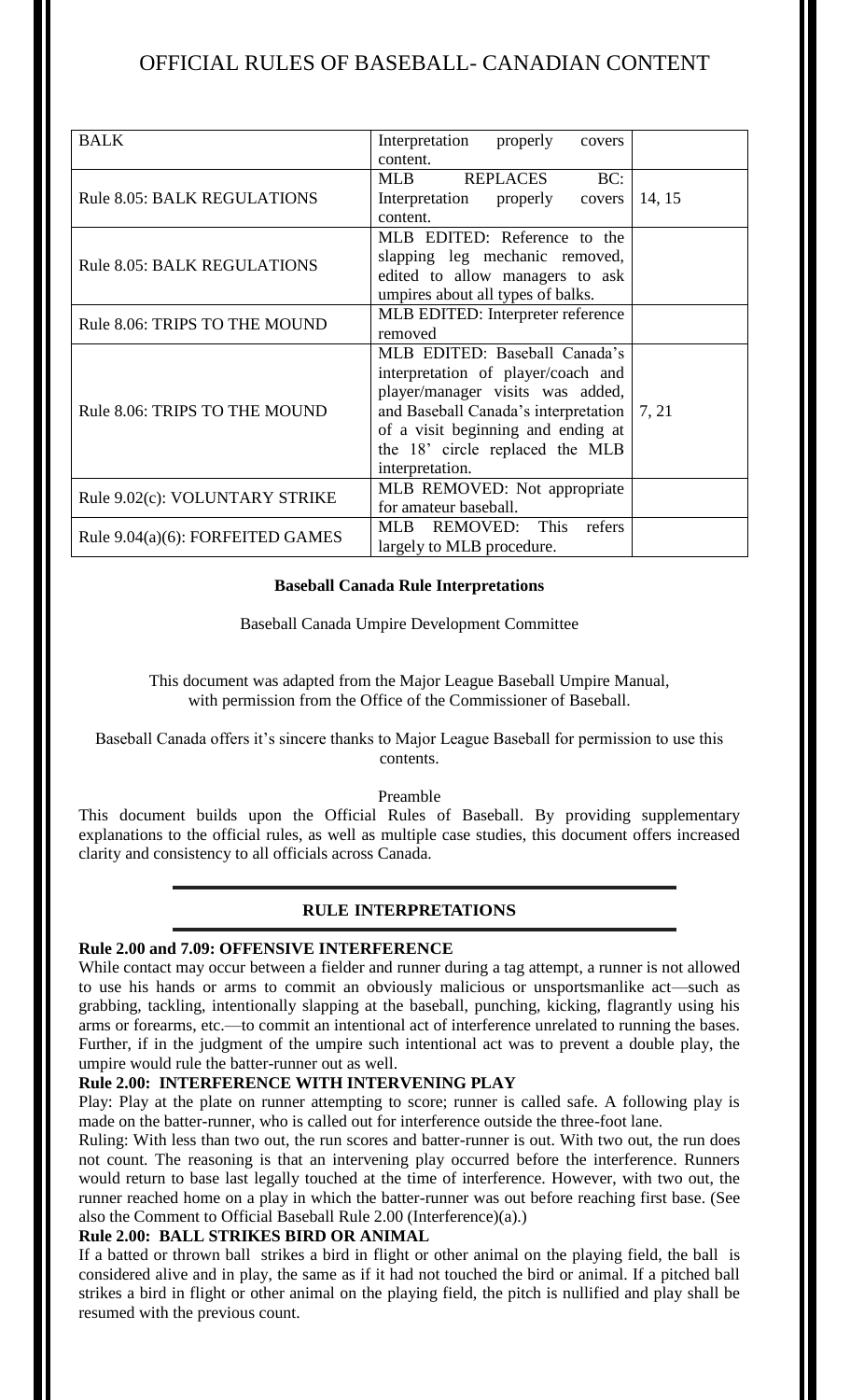## **Rule 2.00: INFIELDER INTERFERES WITH COURSE OF BALL**

When a batted ball is rolling fair down the foul line between home plate and either first or third base and a fielder stoops down over the ball and blows on it or in any other manner does some act that in the judgment of the umpire causes the ball to roll onto foul territory, the umpire shall rule a fair ball. The ball is alive and in play.

## **Rule 2.00: LEGAL CATCH**

The following guidelines shall apply in ruling whether the ball was or was not caught:

(1) If a fielder, after catching the ball, crashes into a stand and drops the ball, it is not a catch.

(2) If one fielder collides with another and drops the ball, or if, after a fielder has caught the ball, another fielder collides with him and the ball is dropped, it is not a catch.

(3) If a fielder gets a hand or hands on the ball and falls down in the attempt, a fielder must "come up" with the ball to be ruled a catch.

A ball will be ruled caught when the momentum of the catch is completed and the player voluntarily releases the ball.

These examples do not apply where a fielder has completed a legal catch, and then drops the ball while in the act of drawing back his arm to make a throw.

A fielder may not jump over any fence, railing, or rope marking the limits of the playing field in order to catch the ball. A fielder may (1) reach over such fence, railing, or rope to make a catch; (2) fall over the same after completing the catch; (3) jump on top of a railing or fence marking the boundary of the field to make a catch; or (4) climb onto a fence or on a field canvas and catch the ball. In all four cases the catch would be legal, as dictated by the best judgment of the umpire.

The same restrictions apply to a foul ball descending into a stand. A catcher or fielder may not jump into a stand to catch such a ball, but reaching into the stand and making the play is permitted. Play: Bases loaded, one out. Fielder catches fly ball and momentum carries him into the stands. Fielder remains standing. Can the fielder throw for a play? Ruling: No. "Time" is called and all runners advance one base.

As provided in Comments to Official Baseball Rule 6.05(a), no fielder may step into or go into a dugout to make a catch. However, if a fielder, after catching a fly ball on the playing surface, falls down in the dugout, or falls into a dugout, bench, or grandstand at any point while in possession of the ball, the base runners shall be entitled to advance one base and the ball shall be dead.

## **Rule 2.00: FOUL TIPS**

Regarding the definition of a foul tip, the proper interpretation is that a foul tip must be caught by the catcher.

It is recommended that umpires indicate foul tips by signaling foul tip followed by a strike mechanic, particularly on check-swing foul tips and foul tips that are caught close to the ground.

## **Rule 3.03: SUBSTITUTIONS**

A player or players may be substituted during a game at any time the ball is dead.

A substitution is completed and the player is considered as having entered the game when the manager or his designee notifies the plate umpire of the substitution. If no such notification is given to the umpire or after notification no announcement is made, the player shall be considered as having entered the game when:

(1) If a pitcher, he takes his place on the pitcher's plate prior to delivering a pitch (preparatory or otherwise);

(2) If a batter, he takes his place in the batter's box;

(3) If a fielder, he reaches the position usually occupied by the fielder he has replaced, and play commences;

(4) If a runner, he takes the place of the runner he has replaced.

Umpires should confirm all substitutes from the manager and inform the opposing manager of all substitutes.

NOTE: If a pitcher has been brought into the game but has not faced one batter (or retired the side) when the game is stopped for weather, such pitcher may, but is not required to, continue pitching when the game is resumed.

Refer also to Official Baseball Rules 3.03, 3.06, 3.07, and 3.08 for further information concerning substitutions.

## **Rule 3.03: MULTIPLE SUBSTITUTIONS AND DOUBLE-SWITCHES**

When a manager makes two or more substitutions at the same time, the manager must, at the same moment, advise the plate umpire of the names of the substitutes, their defensive positions, and in what place each will hit in the batting order. The manager cannot give notice of one of the substitutions, leave the umpire, come back to the plate umpire, and then locate the other player in the lineup. In case the manager fails or refuses to make a decision, the plate umpire is authorized to decide the necessary batting order changes, and the umpire's decision is final.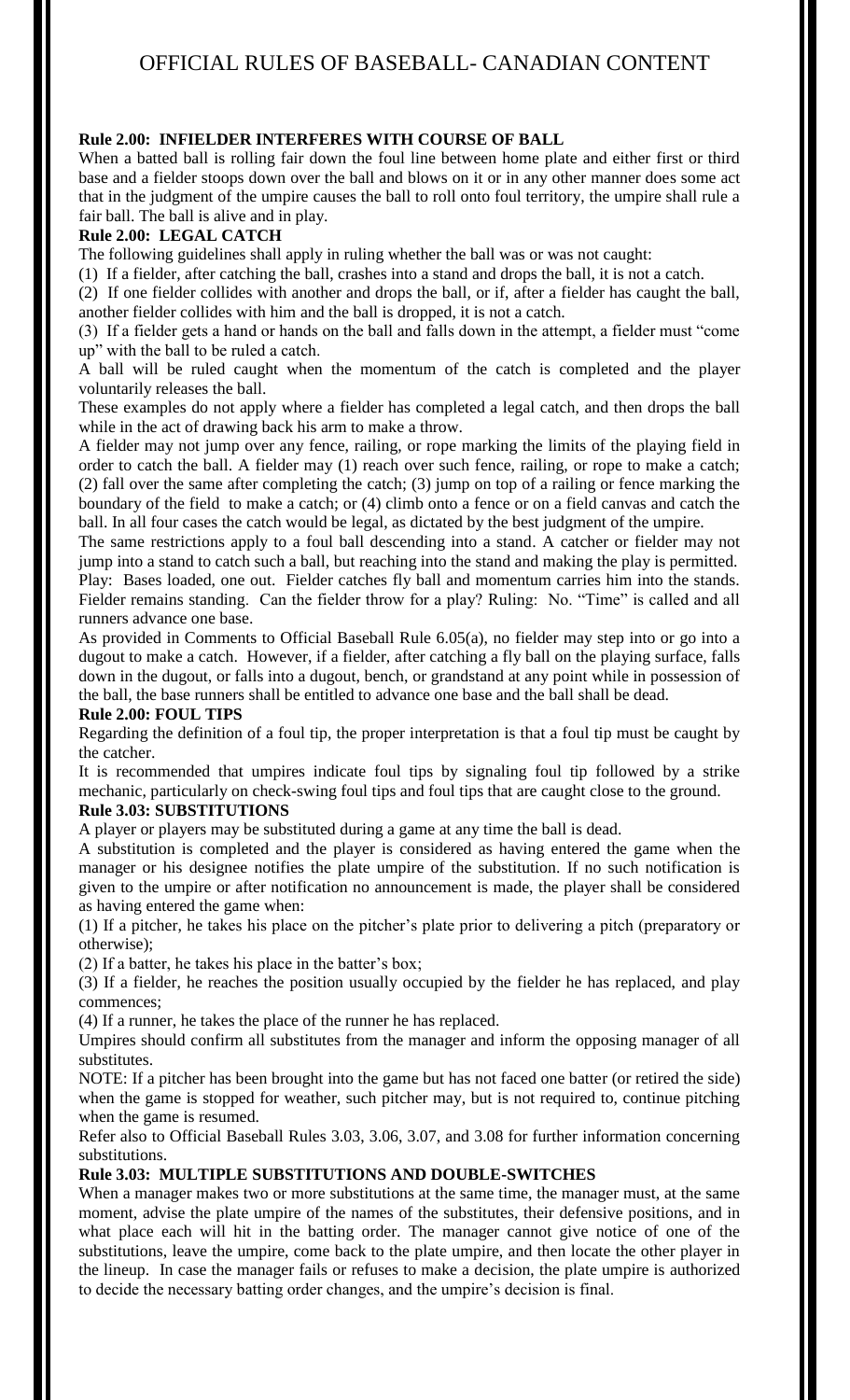A manager may give the umpire a double-switch while defensive players are entering the playing field. However, in the unlikely event that an unannounced pitcher takes a position on the pitching rubber before the manager confers with the umpire, Official Baseball Rule 3.08(a)(1) provides such pitcher to have entered the game. In such case, a subsequent attempt by the manager to make a double- switch shall not be allowed.

## **Rule 3.03: PITCHER CHANGING DEFENSIVE POSITIONS**

Under the Comment to Official Baseball Rule 3.03, a pitcher may change to a defensive position other than pitcher only once an inning. In other words, a pitcher may change to another defensive position and then return to the mound during the same inning, but after so doing he may not leave the mound again in that inning (unless, of course, he is removed from the game). If such a pitcher returns to the mound during the same inning, he is allowed the usual eight warm-up pitches.

## **Rule 3.16: SPECTATOR INTERFERENCE**

The umpire shall call spectator interference by first signaling and calling "Time" (both hands overhead) to halt play and then grasping the left wrist with right hand (held above the head) to indicate spectator interference.

When there is intentional interference with a ball in play, either by a spectator or by a person permitted on the playing field (as covered in Official Baseball Rule 3.15), the ball is dead the instant the interference occurs. The umpire who calls the interference (any umpire may call it) should consult with other umpires to determine what reasonably might have happened had the interference not occurred.

The spectator interference rule states specifically that the umpire shall impose such penalty or penalties as in the umpire's judgment will nullify the act of interference, and the ball is dead the instant the interference occurs.

It is possible to have spectator interference on a ball pitched to the batter. If a wild pitch does not go into the stands but remains in play and is interfered with by a spectator, the spectator interference penalty shall apply.

The very nature of the game requires different consideration of what may at first seem the same play (dimensions of the ball park, speed of runner, etc.). The umpires should consider all factors in determining penalties for spectator interference. Refer also to Official Baseball Rule 3.16.

#### **Rule 3.17: ON-DECK CIRCLE**

The next batter up must be in the on-deck circle, and this is the only player who should be there (i.e., not more than one player at a time). No other player of the side at bat will be permitted on the field except the batter, base runners, and coaches.

## **Rule 4.01: LINEUP CARDS**

Each manager should write the name of each eligible player on the face of his club's batting order card in addition to furnishing the starting lineup. However, a manager's failure to list an eligible player does not prevent that player from entering the game, nor is such failure grounds for protest, as the listing of eligible players is simply a courtesy.

## **Rule 4.03: FIRST BASEMAN PLAYING IN FOUL TERRITORY**

Official Baseball Rule 4.03 provides that when the ball is put in play at the start of or during a game, all fielders other than the catcher shall be on fair territory. In particular, when holding a runner on first base, the first baseman shall position him with both feet in fair territory. There is no penalty specified for violation other than the first baseman shall be instructed to keep both feet in fair territory if brought to the attention of the umpire or— if blatant or recurring violation upon immediate direction of the umpire. If a player, after so directed by the umpire, blatantly refuses to comply, the player is subject to ejection.

## **Rule 4.07: EJECTIONS AND SUSPENSIONS**

A manager, player, coach or trainer who has been ejected from a game may not stand in proximity to the dugout.

A manager who has been suspended shall take no part in the direction of his team during a game, either directly or indirectly.

## **Rule 4.12(a): WEATHER TAKING PRECEDENCE**

The note to Official Baseball Rule  $4.12(a)$  states that weather and similar conditions shall take precedence in determining whether a called game shall be a suspended game. If a game is halted by weather, and subsequent light failure or an intervening curfew or time limit prevents its resumption, it shall not be a suspended game. If a game is halted by light failure, and weather or field conditions prevent its resumption, it shall not be a suspended game. (See Note to Official Baseball Rule 4.12(a).)

If play is stopped because of weather and during the delay (before the tarps have been removed), light failure occurs and causes the game to be terminated, the game will be considered as having been terminated because of weather and shall not be a suspended game.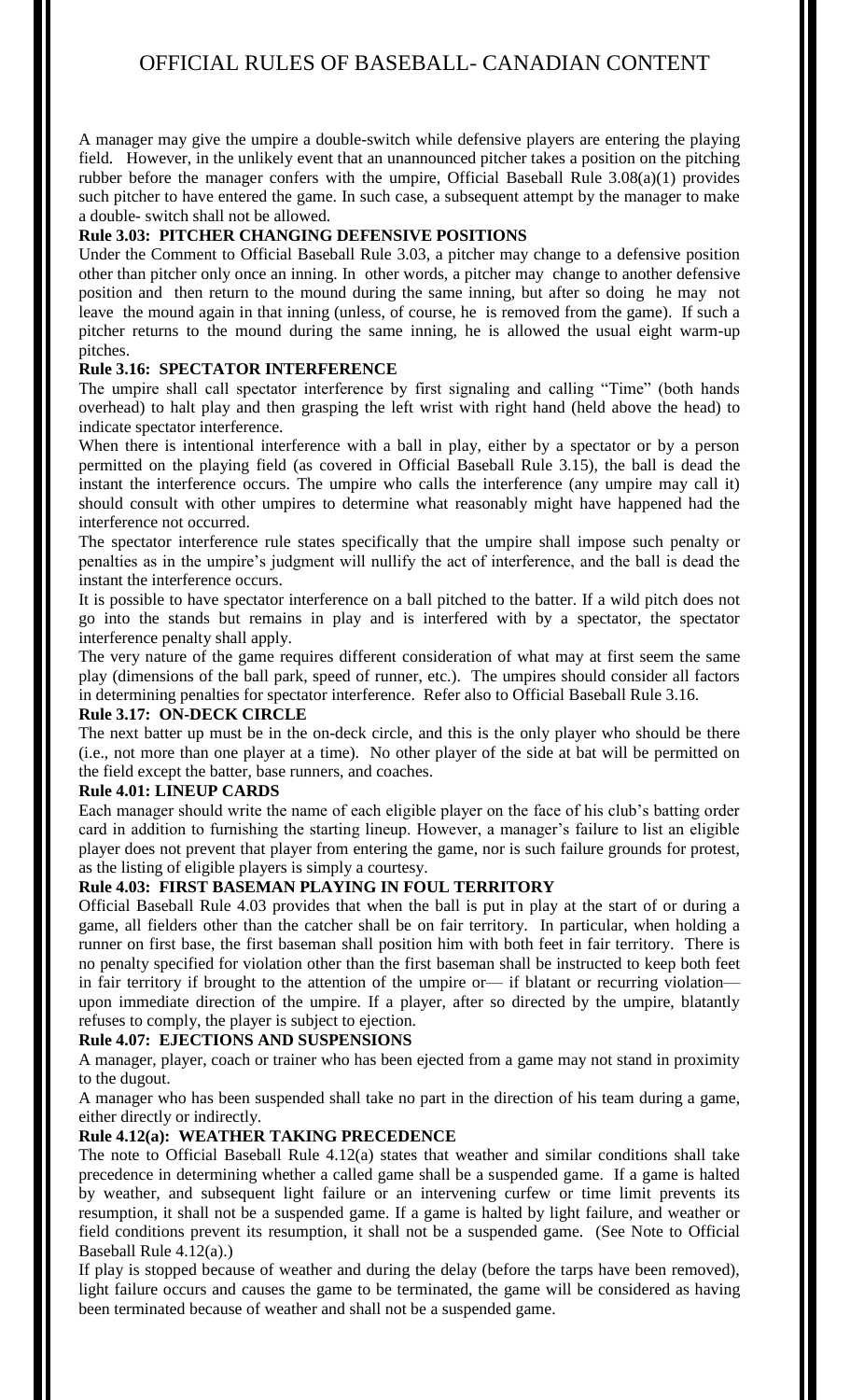If play is stopped because of weather and during the delay (before the tarps have been removed) a curfew or time limit prevents its resumption, the game will be considered as having been terminated because of weather and shall not be a suspended game.

However, in games that have been delayed because of weather, once the umpires direct the grounds crew to remove the tarps and prepare the field for play, the weather factor is then removed. In such cases, if light failure then occurs or if a curfew or time limit is subsequently reached, the game will be considered a suspended game.

If play is stopped because of light failure and rain subsequently occurs before play can be resumed, the umpires shall then determine the ultimate reason for terminating the game.

## EXAMPLES:

(1) Game stopped because of light failure; rain occurs during light failure; lights come back on during or after rain; field determined to be unplayable. Ruling: Game called due to weather. Not a suspended game.

(2) Game stopped because of light failure; rain occurs during light failure; field determined to be unplayable but still no lights. Ruling: Game called due to weather. Not a suspended game.

(3) Game stopped because of light failure; a light rain occurs during light failure; rain stops and field determined to be playable but still no lights. Ruling: Game called because of light failure. This is a suspended game.

## **Rule 4.12(c): LINEUPS AND SUSPENDED GAMES**

The Comment to Rule 4.12(c) states that if immediately prior to a game becoming suspended, a substitute pitcher has been put into the game but has not retired the side or pitched until the batter has been put out or has become a base runner, when the game is resumed such a pitcher may, but is not required to, start the resumed portion of the game. If such pitcher does not start when the game is resumed, he will be considered as having been substituted for and may not be used in that game.

If a game is suspended during a manager's or coach's trip to the mound (or after the trip but while the same batter is still at bat), a new pitcher may be substituted when the game is resumed.

If a pitcher has been brought into the game but has not faced one batter (or retired the side) when the game is stopped for weather, such pitcher may, but is not required to, continue pitching when the game is resumed.

## **Rule 5.00: BALL GOING INTO PLAYER'S UNIFORM**

If a batted or thrown ball inadvertently goes inside a player or coach's uniform (or lodges in the catcher's face mask or paraphernalia), the umpire shall call "Time." He will, using common sense and fair play, place all runners in such a manner that, in the umpire's judgment, will nullify the action of the ball going out of play. In no case may any outs be recorded on such play.

Note that this interpretation does not apply to situations where a batted or thrown ball lodges in a fielder's glove. In those cases, the ball is alive and in play. A fielder may legally throw the glove with the live ball lodged in the glove. Any fielder in possession of the glove containing the lodged ball is considered in possession of the ball for the purpose of the Rules. For example, a fielder could legally tag a runner or a base while in possession of the glove containing the lodged ball.

## **Rules 5.09(f) and 7.09(k): BATTED BALL STRIKING THE RUNNER**

The concept of the runner being in jeopardy after the ball goes past an infielder and strikes the runner in a situation where another infielder still has a chance to make a play on the ball applies ONLY when the ball PASSES the first infielder without being touched or deflected by him. This concept DOES NOT APPLY if the ball is touched or deflected by the first infielder, even though another infielder has a chance to make a play on the ball.

In other words, after a ball has been touched (deflected) by any infielder (including the pitcher), if the ball then strikes a runner (unintentionally on the part of the runner), the ball is alive and in play even if another infielder may be in position to field the ball. (See Official Baseball Rules 5.09(f) and  $7.09(k)$ .)

The reasoning for the above concept is that a runner cannot be expected to avoid a deflected ball while running and should not, therefore, be in jeopardy of being called out for being struck by such a deflected ball. Of course, a runner may still be guilty of intentional interference even after an infielder deflects the ball if the runner deliberately deflects the ball or allows it to strike him when he could have reasonably avoided it. The fact that the ball has been deflected by an infielder should not be taken as a license for a runner to interfere intentionally. (See Official Baseball Rules 7.09(f) and (g).)

After a batted ball has been touched (deflected) by an infielder, if the ball then strikes a runner (unintentionally on the part of the runner), it is alive and in play despite the fact that another infielder may be in position to field the ball. This is not the case if a fielder is making a play on the ball. Specifically, if a batted ball is deflected by an infielder and another infielder has a play on the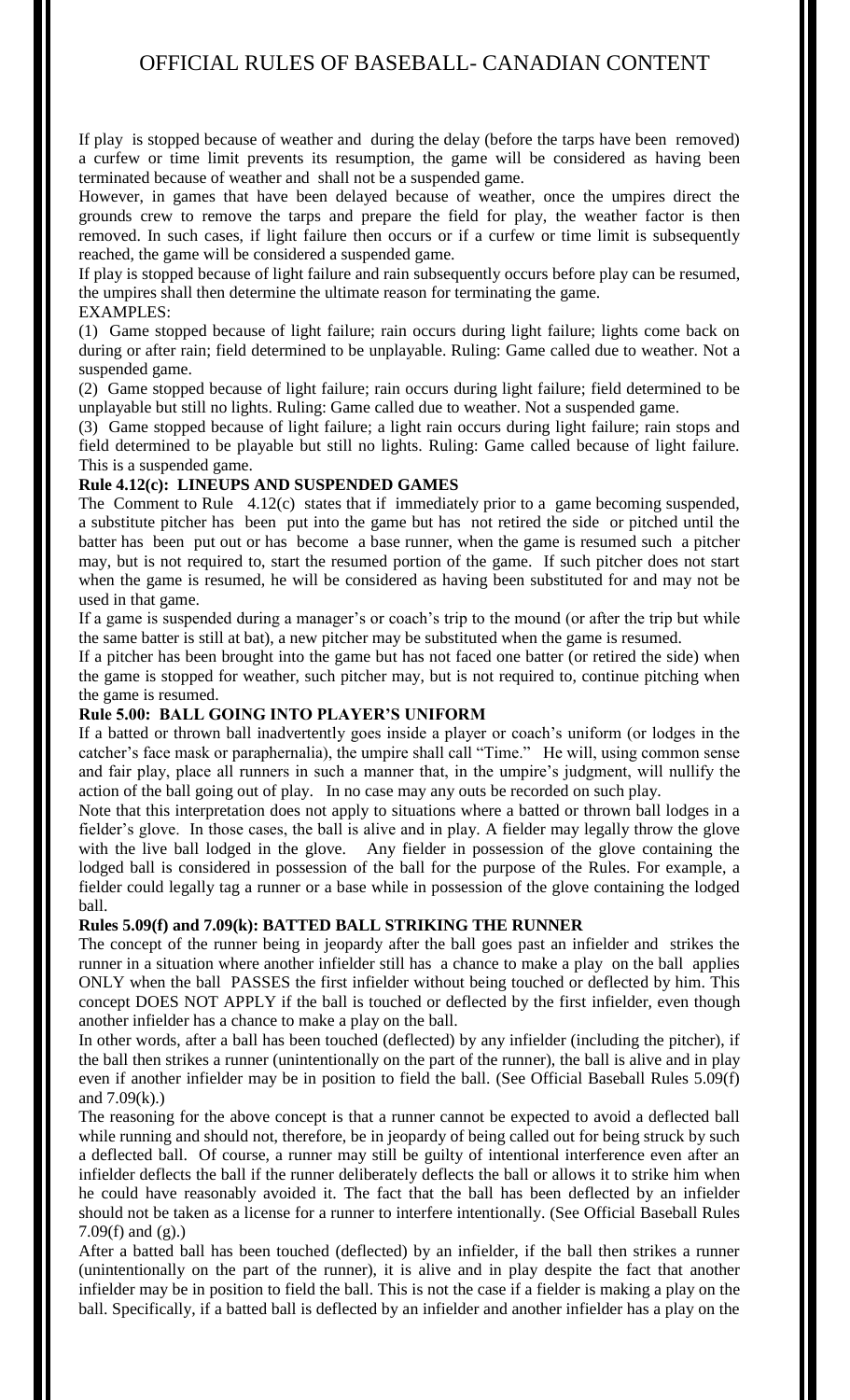ball, the runner must avoid the fielder. If the runner interferes with the fielder making a play even though the ball has been touched by another fielder—the runner is declared out. Under the rules, a fielder making a play on a batted ball takes priority.

On the other hand, if a batted ball goes through or by an infielder (other than the pitcher) without touching the fielder and then strikes a runner immediately behind the infielder, the umpire must then determine if another infielder has a chance to make a play on the ball. If the umpire determines another infielder does have a chance, the runner is out. If the umpire determines another infielder does not have a chance, the ball is alive and in play.

The interpretation to be made with regard to the phrase "a fair ball goes through, or by, an infielder, and touches a runner immediately back of him" (Official Baseball Rules 7.09(k) and 5.09(f)) is that this refers to a ball that passes through the infielder's legs, or by his immediate vicinity, and strikes a runner directly behind the infielder.

#### EXAMPLES:

(1) Runner on second base, one out. The batter hits a ball on the ground toward the hole. The third baseman charges in on the grass to try to cut the ball off as the shortstop breaks deep toward the hole while the runner is advancing. The ball gets past the third baseman without the third baseman having touched it and strikes the runner in the base path. The shortstop had a play on the ball.

Ruling: Runner from second is out and the batter-runner is awarded first base. The ball passed by but was not touched by an infielder other than the pitcher before striking the runner. However, another fielder behind the runner was deprived of an opportunity to field the ball.

(2) Runner on second base, one out. The batter hits a ground ball toward the hole. The third baseman charges in on the grass to cut the ball off and the short- stop breaks deep toward the hole as the runner advances. The ball is deflected by the third baseman in the direction of the shortstop. The shortstop would have had a play on the ball, but the ball struck the runner, resulting in no play being possible.

Ruling: Runner from second is not out and the ball is alive and in play (assuming no intentional interference by the runner from second). The fact that the shortstop would have been able to make a play on the ball had it not struck the runner is disregarded because the ball was deflected by the first infielder.

(3) Runner on first base, one out. Runner is stealing on the next pitch. The batter hits a ground ball back toward the pitcher. The pitcher deflects the ball in the direction of the second baseman, who definitely has a chance to make a play on it. However, the ball strikes the runner before it reaches the second baseman.

Ruling: Runner from first is not out; the ball remains alive and in play (assuming no intentional interference by the runner). Compare this play with the following play.

(4) Runner on first base, one out. Runner is running on the next pitch. The batter hits a ground ball back toward the pitcher. The pitcher deflects the ball in the direction of the second baseman. As the runner is running directly to second base, he unintentionally bumps into the second baseman, who is attempting to field the deflected ball.

Ruling: Interference is called and the runner from first is declared out. Even though deflected, this is still a batted ball and the runner must avoid the fielder. The batter-runner is awarded first base.

(5) Runners on first and second, both runners stealing. Batter shows bunt, the first and third basemen move in, and the shortstop moves to cover third. The batter swings at the last minute and hits a ground ball in the direction of the shortstop position. However, the shortstop has moved to cover third base, and no one is in position to field the ball. The ground ball strikes the runner advancing from second base.

Ruling: Runner from second is declared out for being struck by a batted ball. The batter-runner is placed at first base. The ball is not considered to have gone through or by an infielder in this play.

(6) Runners on first and second, first and third basemen in for a bunt, both runners stealing. Batter shows bunt but swings at the last minute and hits a chopper over the head of the third baseman who has moved in about 20 feet. The ball strikes the runner advancing from second. Two parts: (a) Assume the short- stop was in a position to make a play on the ball; (b) Assume the shortstop was not in position to make a play on the ball.

Ruling: In (a), runner from second is declared out. The ball is considered going by the third baseman, but another fielder had a chance to make a play on the ball. In (b), the ball is alive and in play. The ball is considered going by the third baseman, but no other infielder had a chance to make a play on the ball.

(7) Runner on first base, hit-and-run. Batter hits a ground ball towards the second base position (which has been vacated by the second baseman, who is covering the bag at second). The ground ball strikes the runner advancing from first base.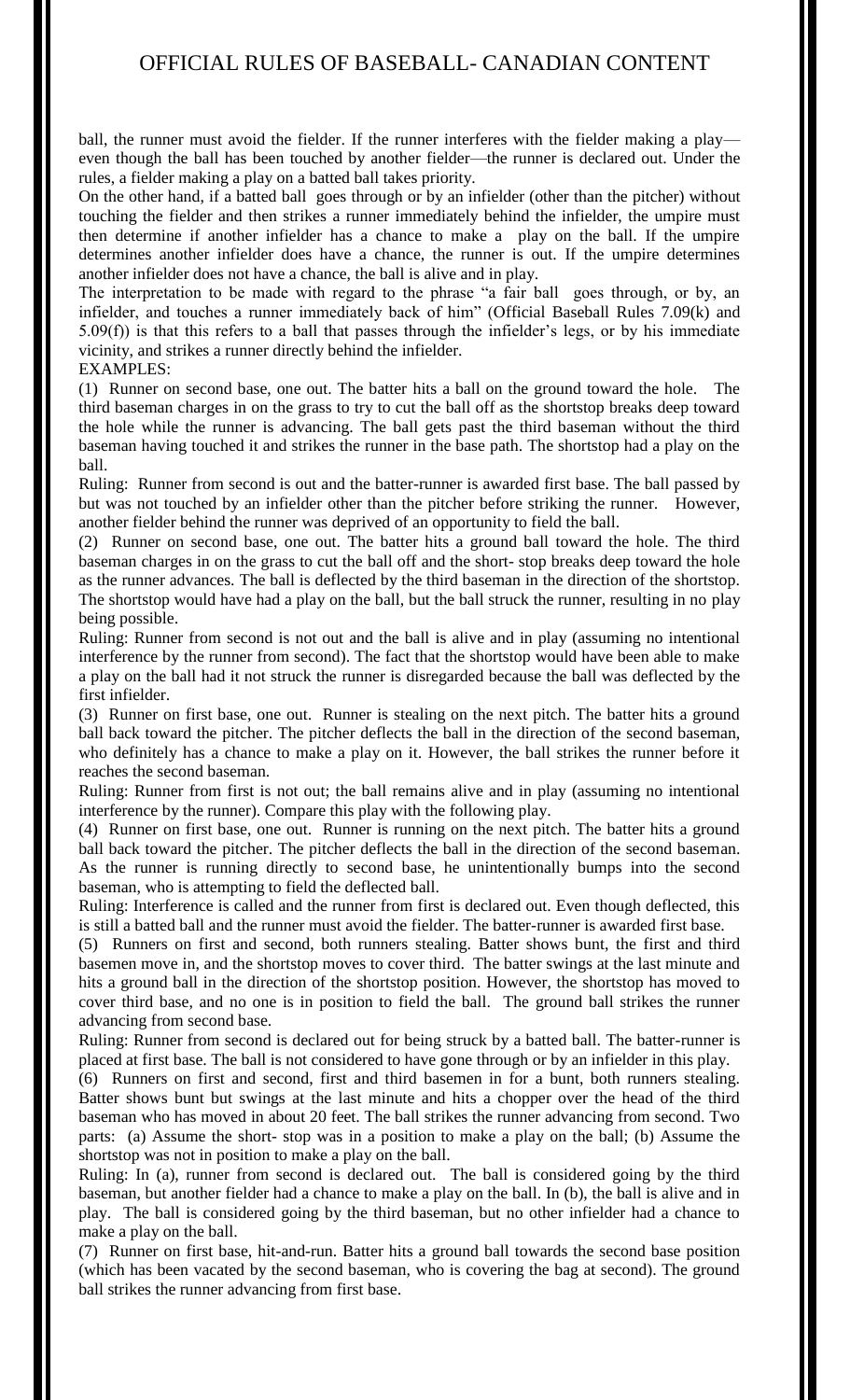Ruling: Runner from first is declared out for being struck by a fair batted ball. Batter-runner is awarded first base. The ball is not considered having passed through or by an infielder in this play. (8) Runner on first base, one out. Runner is running on the next pitch. The batter hits a ground ball back toward the pitcher. The pitcher deflects the ball in the direction of the second baseman, who definitely has a chance to make a play on it. However, the ball strikes the runner before it reaches the second baseman. As a result of striking the runner, the ball caroms into the shortstop's glove, and the shortstop throws the batter-runner out at first base while the runner who was struck with the batted ball goes to second.

Ruling: The ball remains alive and in play (assuming no intentional interference by the runner originally on first). The batter-runner is out, and the runner originally on first is allowed to remain at second base.

(9) Runner on first base, first baseman positioned in front of the runner. Batter hits a ground ball just outside the reach of the first baseman as the first baseman dives to his right. The ball then strikes the runner.

Ruling: In this play the ball is considered having passed by an infielder. The umpire must now judge if another infielder has the chance to make a play on the ball. If the umpire judges yes, then the runner is declared out. If the umpire judges no, the ball is alive and in play.

(10) Bases loaded, no out. The infield is playing in. The batter hits a sharp ground ball that the third baseman deflects in the direction of the shortstop. Runner from second, seeing that the shortstop definitely will have a good chance of making a play on the ball, allows it to strike the runner. The ball caroms into left field and all runners take off.

Ruling: Runner from second has intentionally interfered with a batted ball to break up a possible double play. Runner from second is out and so is the batter-runner. Runners return to first and third. Runner from second has violated Official Baseball Rule 7.09(f).

(11) Runner on third, no out. Batter hits a sharp ground ball down the third base line that strikes the runner on third base in fair territory while the runner is still in contact with third base. The runner was not attempting to interfere intentionally, and the third baseman is playing behind the runner.

Ruling: Runner is declared out. Ball is dead, and batter-runner is awarded first base. The fact that the runner had contact with the base when struck with the batted ball has no bearing on the play. (An exception to this is when the runner is hit by an Infield Fly while on base.)

(12) Runner on second base, no one out. Batter bunts the ball down the third base line. Pitcher and third baseman hover over the ball and let it roll down the line towards third, hoping it will go foul. The ball continues to roll down the line in fair territory with the pitcher and third baseman following it. The ball ends up rolling to third base, strikes the base, and then strikes the runner from second base who is now standing on third.

Ruling: Even though the ball has technically not passed a fielder, the ball is alive and in play because the fielders had an opportunity to field the batted ball but chose not to. The runner is not out in this situation.

## TO SUMMARIZE:

A runner is out when struck by a batted ball (unintentional on the part of the runner) unless:

(1) The ball has been touched by an infielder; or

(2) The ball has passed through or by an infielder AND no other infielder has a chance to make a play on the ball.

Also, a runner must attempt to avoid a fielder attempting to make a play on a batted ball, even if the ball was deflected by another fielder.

## **Rule 5.10(b): TEMPORARY FAILURE OF LIGHTS**

The note to official rule 5.10(b) states that a league may adopt its own regulations governing games interrupted by light failure. The following are the regulations to be adopted:

In the event of a temporary failure of lights while a ball is in flight or a play is in progress and the umpires are not able to follow the play because of the light failure, the umpires will immediately call "Time." If a play is in progress when such light failure occurs and further action is possible, the entire play shall be nullified. When the lights are restored, play shall resume with the same situation as existed at the start of the play that was interrupted by the light failure.

NOTE: If runners are being awarded bases at the time of light failure, after the lights have been restored runners are allowed to run bases in accordance with base-running rules.

Play: Batter hits ball out of ballpark for home run. After the ball has left the park and runners are rounding the bases, light failure occurs.

Ruling: When the lights are restored, runners are allowed to run bases in accordance with baserunning rules.

**Rules 6.03 and 6.06: BATTER'S POSITION IN BATTER'S BOX**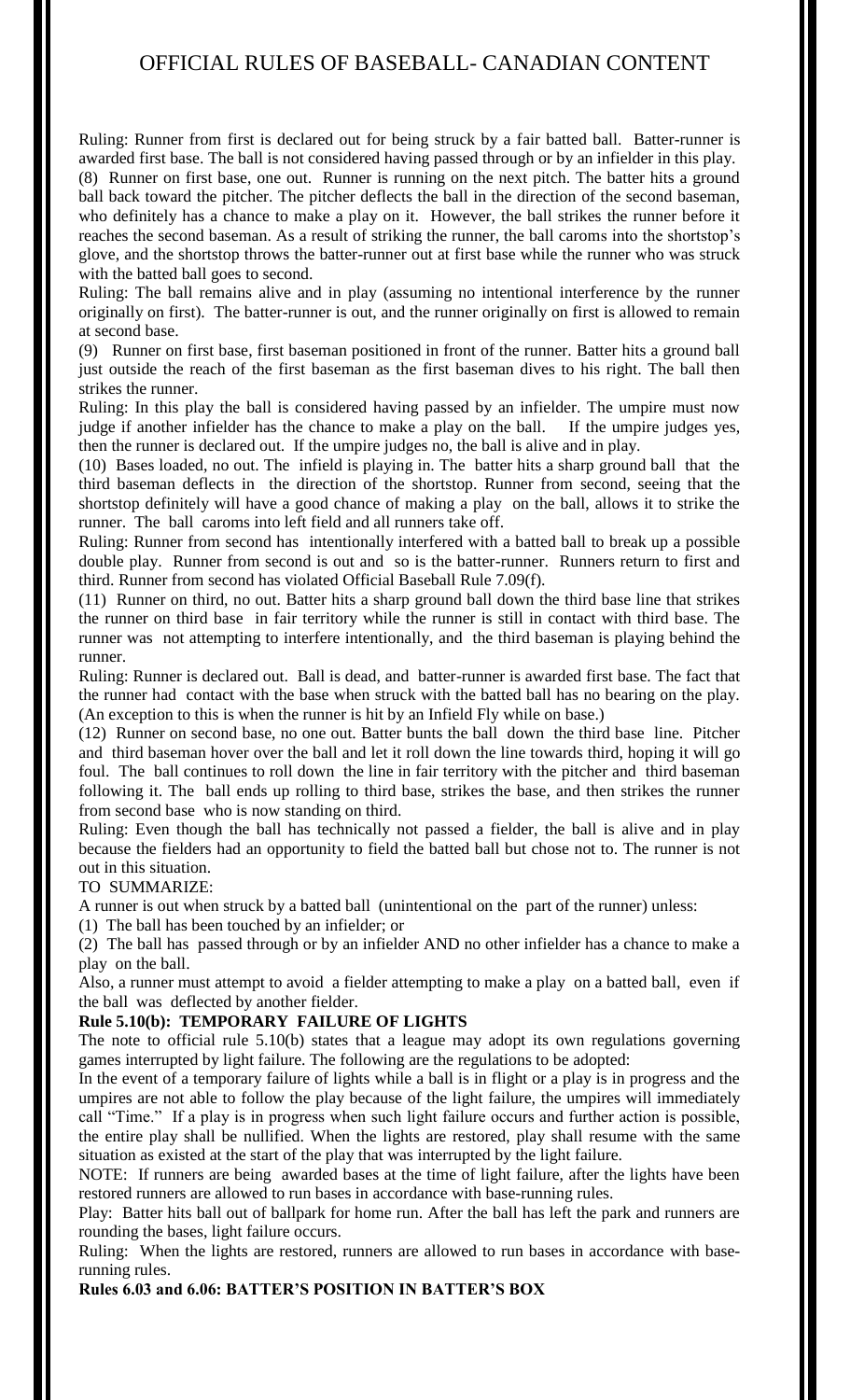When the batter assumes a batting stance in the batter's box, he shall have both feet entirely within the batter's box; i.e., no part of either foot may extend beyond the outer edge of the lines defining the box when the batter assumes a position in the box. There is no penalty specified for violation other than the batter shall be instructed to stay within the batter's box if brought to the attention of the umpire, or—if blatant or recurring violation—upon immediate direction of the umpire. If a player, after so directed by the umpire, blatantly refuses to comply, the player is subject to ejection. See Official Baseball Rule 6.03.

Under Official Baseball Rule 6.06(a), if a batter hits a ball (fair, foul, or foul tip) with one or both feet on the ground entirely outside the batter's box, the batter shall be declared out. (See Official Baseball Rule 6.06(a).)

TO CLARIFY: There are two different rules regarding the batter's position in the batter's box. Rule 6.03 requires the batter to have both feet within the batter's box when assuming an initial position in the box prior to hitting (no portion of the foot may be outside the line under this provision, although no penalty is prescribed other than the instructions given above). Rule 6.06(a) provides that the batter be declared out if he hits the ball with one or both feet on the ground entirely outside the batter's box. (So long as any part of the foot is touching any part of the line when the batter hits the ball, he is within the rules.)

## **Rule 6.05(a): FIELDER GOING INTO DUGOUT OR STANDS**

The Comment to Official Baseball Rule 6.05(a) stipulates that no fielder may step into or go into a dugout to make a catch. However, if a fielder, after catching a fly ball on the playing surface, falls down in the dugout, or falls into a dugout, bench, or grandstand at any point while in possession of the ball, the base runners shall be entitled to advance one base and the ball shall be dead.

In order to make a legal catch, the fielder must have one or both feet on or over the playing surface (including the lip of the dugout) and neither foot on the ground inside the dugout or other out-ofplay surface.

A fielder is considered to be in the dugout—and thereby unable to make a valid catch—when the fielder has one or both feet on the surface inside the dugout (for example, on the steps or on the floor of the dugout) or has dived into the dugout with neither foot on or above the playing surface. The lip of a dugout (i.e., the top of the dugout steps that is even with the playing surface, even if it is a different material than the playing surface) is considered outside the dugout for purposes of this rule.

As an example, a player who catches a pop-up with one foot on the lip and the other foot on a step inside the dugout would be deemed to be inside the dugout, and no catch would be allowed. On the other hand, a player who catches a pop-up with one foot on the lip and the other foot in the air over a step or over the dugout floor would not be deemed to be inside the dugout, because in that example one foot is on the playing surface and neither foot is on the ground inside the dugout.

NOTE: A ball striking equipment on the lip of the dugout is dead. Clubs should make best efforts to keep all equipment off the top step (lip) of the dugout.

## EXAMPLES:

(1) Catcher catches a foul pop-up on the field of play, and momentum carries him into the dugout. While in the dugout the catcher drops the ball in attempting to throw it.

Ruling: Legal catch. "Time" is called and all runners awarded two bases from the time the catcher dropped the ball (time of throw).

(2) Catcher catches a foul pop-up on the field of play, and momentum carries him into the dugout. While in the dugout he falls down.

Ruling: Legal catch. "Time" is called and all runners awarded one base from the time of the pitch.

(3) Catcher catches a foul pop-up on the field of play, and momentum carries him into the dugout. While in the dugout the catcher falls down, then drops the ball. Ruling: Foul ball.

(4) Catcher makes a diving catch and slides into the dugout after catching the ball. The catcher ends up on the floor of the dugout, face-down, with possession of the ball.

Ruling: Legal catch. "Time" is called and all runners awarded one base from the time of the pitch.

(5) Bases loaded, one out. Fielder catches ball and momentum carries him into the stands. May the fielder throw for a play?

Ruling: No. "Time" is called and all runners advance one base.

**Rule 6.05(h): THROWN BALL STRIKES HELMET OR BAT**

If a thrown ball strikes a helmet or bat accidentally (no intent on the part of the runner to interfere) in fair or foul territory, the ball remains in play the same as if it had not hit the helmet or bat.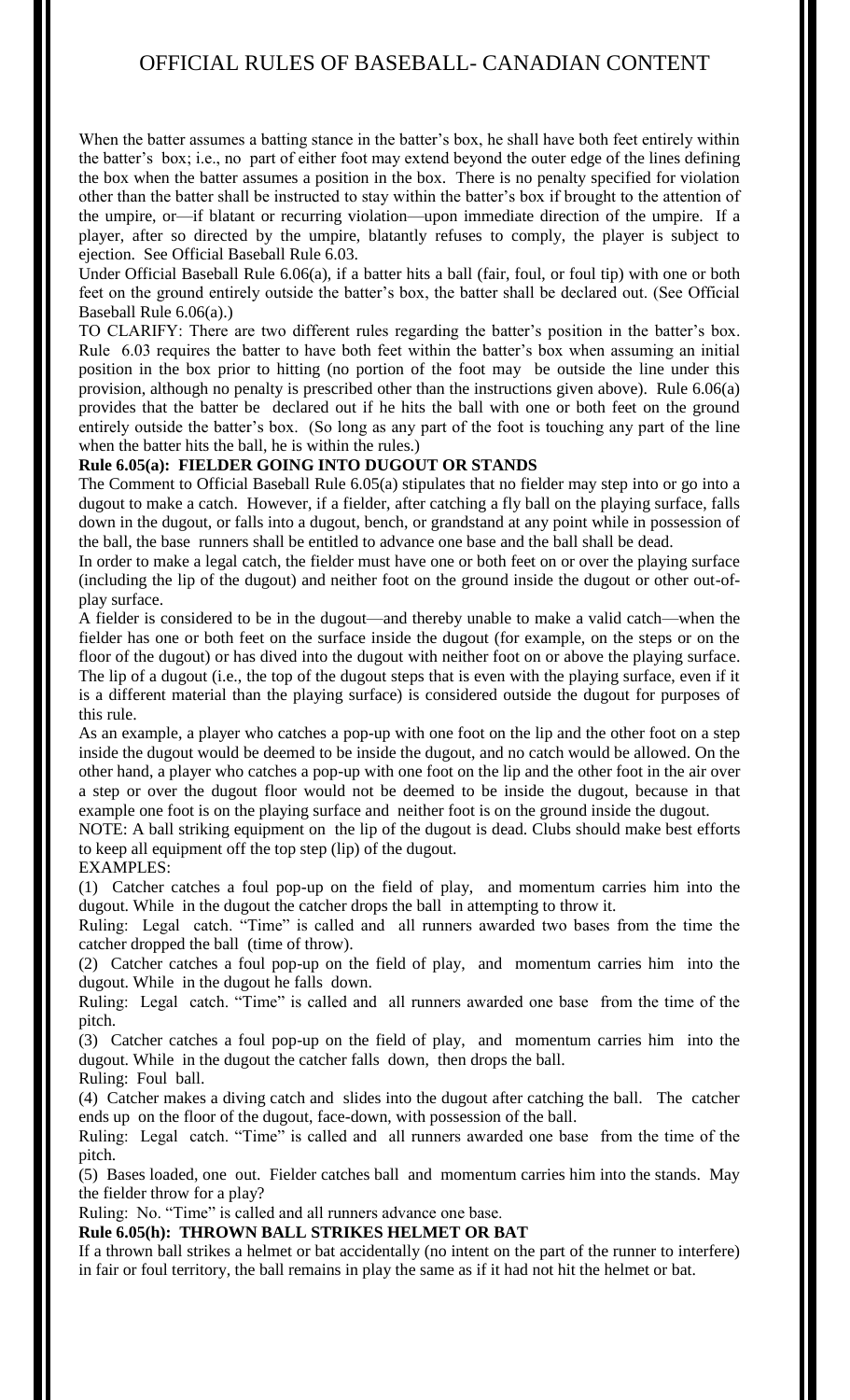If, in the umpire's judgment, there is intent on the part of a runner to interfere with a thrown ball by dropping his helmet or bat or by throwing either at the ball, then the runner is out, the ball dead, and runners return to the last base legally touched.

## **Rule 6.05(L): INFIELDER INTENTIONALLY DROPS FLY BALL OR LINE DRIVE**

Under Official Baseball Rule 6.05(L), the batter is out, the ball is dead, and runner(s) return to their original base(s) when an infielder intentionally drops a fair fly ball or line drive with runners on first, first and second, first and third, or bases loaded (with less than two out).

Note that the batter is not declared out in this situation if the infielder permits the ball to drop untouched to the ground except when the Infield Fly rule applies.

When an infielder deliberately drops a fair ball or a line drive to set up a double play situation, runners may safely return to the bases they occupied at the time of the pitch. The same application shall be made if an outfielder has come so close to the infield to set up a double play situation if he intentionally drops the ball.

Runners cannot advance under this rule. Umpires shall immediately call "Time," when, in their judgment, the ball is intentionally dropped.

## **Rule 6.06(c): BATTER INTERFERES WITH CATCHER**

If the batter interferes with the catcher's throw after the batter is out on strike three, the runner is declared out for batter's interference.

## **Rule 6.06(c): BACKSWING (FOLLOW-THROUGH) HITS CATCHER**

If a batter strikes at a ball and misses and in the umpire's judgment unintentionally hits the catcher or the ball in back of the batter on the follow-through or backswing while the batter is still in the batter's box, it shall be called a strike only (no interference). The ball will be dead, however, and no runner shall advance on the play. If this infraction should occur in a situation where the catcher's initial throw directly retires a runner despite the infraction, the play stands the same as if no violation had occurred. If this infraction should occur in a situation where the batter would normally become a runner because of a third strike not caught, the ball shall be dead and the batter declared out.

This interpretation applies even if the catcher is in the act of making a throw to retire a runner. That is, if the batter is in the batter's box and his normal back- swing or follow-through unintentionally strikes the catcher or the ball while the catcher is in the act of throwing, "Time" is called and runners return (unless the catcher's initial throw retires the runner).

Where a batter is attempting to bunt and decides to pull his / her bat backwards and not attempt to strike the ball, this is not considered a follow-through or backswing as the batter is in full control of his / her bat. Should the batter interfere with the catcher by pulling his / her bat backwards and there is no play being made on a runner, "Time" shall be called but no interference. This does not give the batter the license to pull his back intentionally interfering with the catcher. If the catcher is making an attempt to retire a runner when the batter pulls his / her bat backwards, interference should be called on the batter and no runners may advance. If the catcher's first throw retires the runner attempting to advance, then the interference shall be disregarded.

## **Rule 6.06(c): BATTER INTERFERES WITH CATCHER'S THROW BACK TO PITCHER**

If the batter interferes with the catcher's throw back to the pitcher by stepping out of the batter's box while at bat (no runners attempting to advance), it shall not be considered interference under Official Baseball Rule 6.06(c). In such cases, the umpire shall call "Time" only (no interference). The ball is dead and no runner shall advance on the play.

This interpretation does not, of course, give the batter license to interfere intentionally with the catcher's throw back to the pitcher, and in such cases the batter shall be called out. If the batter becomes a runner on ball four and the catcher's throw strikes him or his bat, the ball remains alive and in play (provided no intentional interference by the batter-runner).

If the batter interferes with the catcher's throw to retire a runner by stepping out of the batter's box, interference shall be called on the batter under Official Baseball Rule 6.06(c).

## **Rules 6.08(c), 7.04(d), and 7.07: CATCHER'S INTERFERENCE**

Under Official Baseball Rule 6.08(c), if catcher's interference is called with a play in progress, the umpire will allow the play to continue because the manager may elect to take the play—unless the batter reaches first base and all other runners advance one base, in which event the play stands and the manager has no option to take the interference penalty.

However, if the batter is standing in the batter's box and he or his bat is struck by the catcher's throw back to the pitcher (or throw in attempting to retire a runner) and, in the umpire's judgment, there is no intent on the part of the batter to interfere with the throw, the ball is alive and in play.

The umpire should indicate catcher's interference by pointing at and calling the infraction.

The manager shall make the election to take the play or take the interference penalty by advising the plate umpire immediately following the play, and once made, such election cannot be changed.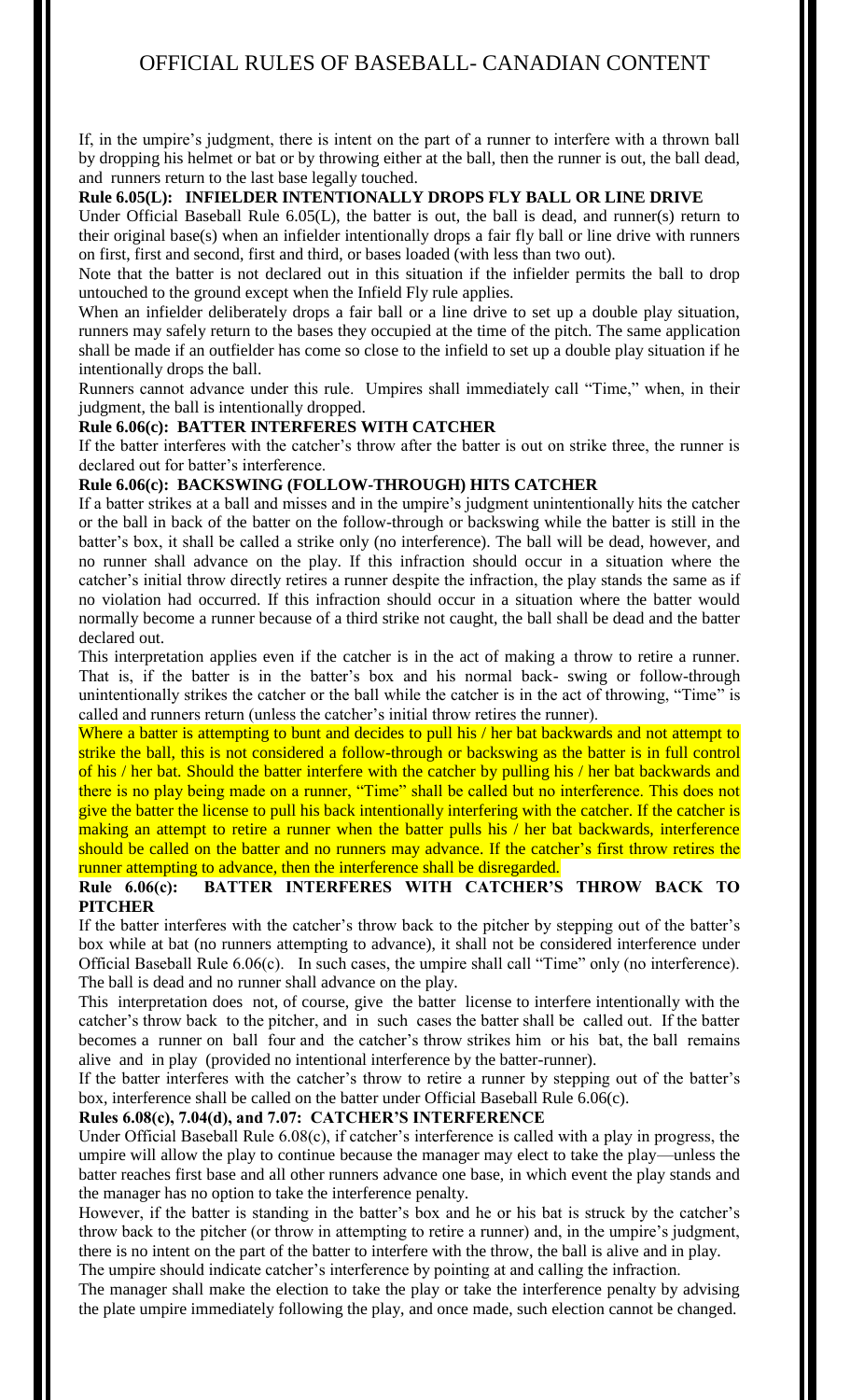If the batter-runner misses first base, or a runner misses his next base, he shall be considered as having reached the next base, as referred to in the Note to Official Baseball Rule 7.04(d) and as stated in the Approved Ruling of Official Baseball Rule 8.05:

A runner who misses the first base to which he is advancing and who is called out on appeal shall be considered as having advanced one base for the purpose of this rule.

If a runner is attempting to steal a base when the catcher interferes with the batter, the runner is awarded the base on the interference. Runners not attempting to steal or not forced to advance remain on the base they occupied at the time of the interference unless Official Baseball Rule 7.07 applies.

Under Official Baseball Rule 7.07, if a runner is stealing home when the catcher interferes with the batter, the additional penalty of a balk is invoked, which enables all runners on base to advance (whether or not they were stealing).

See also Official Baseball Rules 6.08(c), 7.04(d) and 7.07.

## **Rule 6.09: FLY BALL STRIKING TOP OF OUTFIELD WALL**

Unless provided otherwise by local ground rule, a fair fly ball striking the top of the outfield wall and bounding back onto the playing field shall be treated the same as a fair fly ball that strikes the outfield wall and rebounds back onto the playing field (in play but may not be caught for the purposes of an out).

Unless provided otherwise by local ground rule, a fair fly ball striking the top of the outfield wall and bounding over the wall shall be ruled a home run.

Unless provided otherwise by a local ground rule, a fair fly ball striking the top of the outfield wall and remaining on the top of the wall shall be deemed a ground-rule double.

#### **Rule 6.09(b): ABANDONING BASE PATHS**

Under the Comment to Official Baseball Rule 6.09(b), a batter who strikes out on a third strike not caught is treated differently than the plays relating to abandoning the base paths found in the Comments to Official Baseball Rule 7.08(a)(2).

Specifically, the following interpretations shall govern a batter who has struck out on a third strike not caught:

A batter who does not realize his situation on a third strike not caught, and who is not in the process of running to first base, shall be declared out once the batter leaves the dirt circle surrounding home plate.

The above ruling shall also apply to a batter who strikes out on third strike not caught and who makes no effort to advance to first base within, in the umpire's judgment, a reasonable amount of time. For example, a batter who "lingers" at home plate, removing a shin guard, and then takes off for first base shall also be declared out.

Due to the variation in size and shape of dirt circles surrounding home plate in different ballparks, in the umpire's judgment when the batter-runner has shown no effort to advance to first base on a third strike not caught such batter may be declared out. In any case, should the batter leave the dirt circle surrounding home plate before attempting to advance to first base, the batter shall be declared out.

Umpires must be alert to time-play situations when a runner abandons an effort to touch the next base, as demonstrated in the following play:

Play: Bases loaded, two out, score tied in the bottom of the ninth inning. Batter hits a home run out of the ballpark. Runner on first, thinking the home run automatically wins the game, leaves the baseline and heads toward the dugout. The runner on first is declared out before the runner from third reaches home plate. Other runners continue around the bases and eventually touch home.

Ruling: No runs score; the third out was made before the runner from third touched home plate. Game continues in the top of the tenth inning with the score still tied. NOTE: If there were less than two out, the game would end the moment the winning run touched home plate. See also Official Baseball Rules 4.09(b) and 4.11(c).

#### **Rule 6.10: DESIGNATED HITTER**

Situation: The pitcher is removed from the mound and is now playing short stop, and the new pitcher enters the game from the bullpen.

Rule: 6.10 states that the game pitcher can only pinch hit (bat) for the DH. Which means the new pitcher would have to bat in the batting position that was occupied by the DH.

Ruling: This is a multiple substitution and the manager can choose where he wants the players to bat. If the manager does not specify, the new pitcher will bat in the batting position that was occupied by the DH.

## **Rule 7.01: APPEAL PLAYS—APPROVED RULINGS**

(1) Runner on first, one out. The batter doubles. Runner on first rounds the bases and tries for home. On the play at the plate, the catcher misses the tag and runner misses the plate in sliding by. As the catcher begins to chase the runner to apply a tag, the batter-runner tries for third base.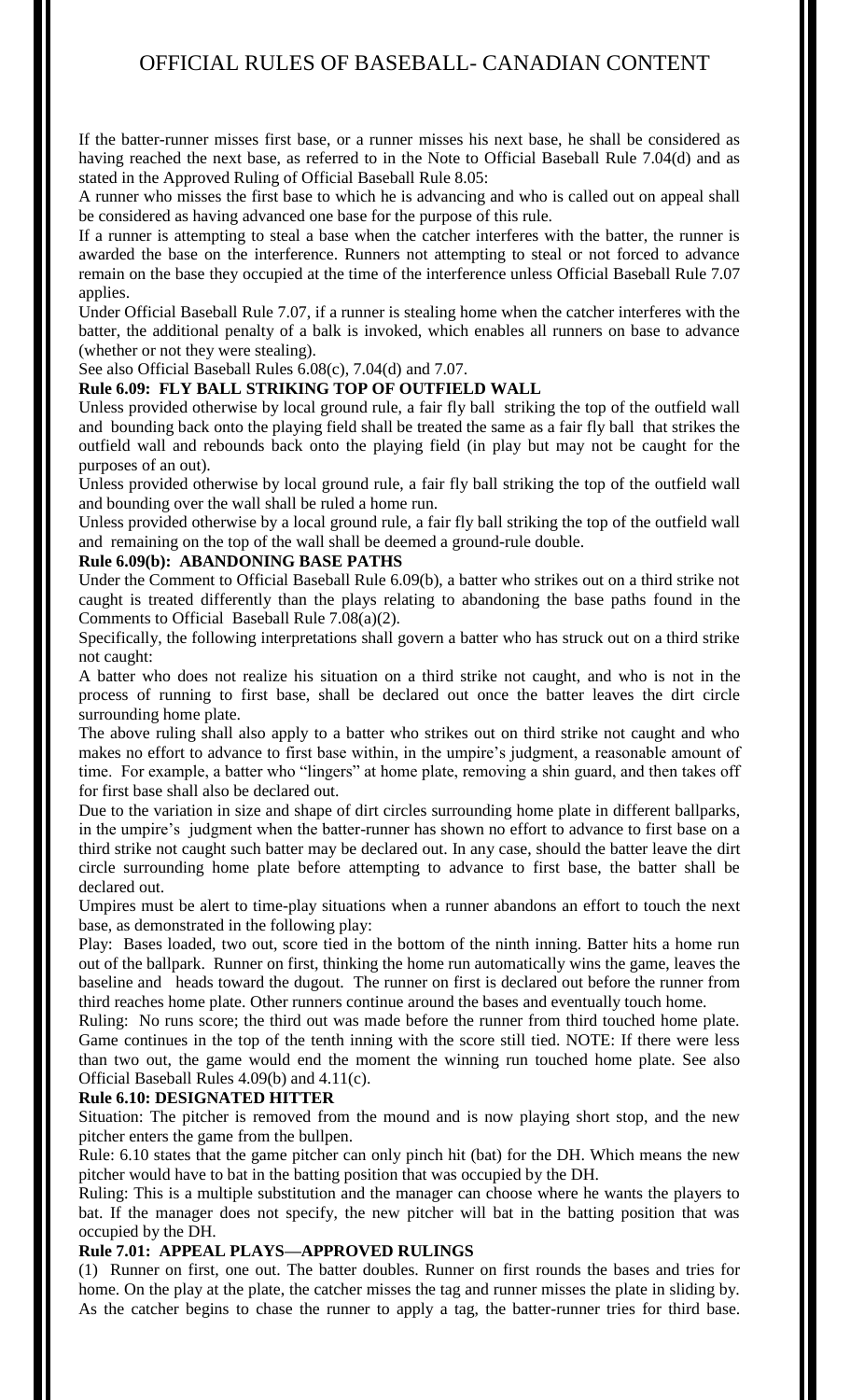Seeing this, the catcher throws to the third baseman, who retires the batter-runner. May the defensive team still appeal at home on the runner originally on first?

Ruling: Yes. The catcher's play on the batter-runner at third base was still part of the continuous action created by and following the batted ball. Therefore, the defensive team would not lose its rights to make an appeal by playing on the runner at home or the batter-runner at third and may still appeal at home.

(2) Runner on first base, one out. The pitcher attempts a pickoff but throws the ball past the first baseman down the right field line. Runner misses second base but tries for third. The right fielder's throw to get the runner at third base is too late, although the runner is tagged by the third baseman. May the defense appeal at second base that the runner missed it?

Ruling: Yes. The third baseman's attempted play on the runner at third base was still part of the continuous action created by and following the aborted pick- off throw. Therefore, the defensive team does not lose its right to make its appeal by playing on the runner at third base and may still appeal.

(3) Runners on first and third, two out. The pitcher's next pitch is a wild pitch back to the screen. While the ball is being chased down, the runner on third crosses the plate. Runner from first misses second base but tries for third. The catcher's throw to third base gets past the third baseman, and the runner tries to score. The shortstop, backing up third, attempts to throw the runner out at the plate, but the catcher's tag is too late and the runner is ruled safe. May the defensive team still appeal at second base on the runner originally on first?

Ruling: Yes. The defensive team's attempted plays on the runner originally on first at third and home were still part of the continuous action created by and following the wild pitched ball. Therefore, the defensive team does not lose its right to make its appeal by attempting these plays and may still appeal at second base on the runner originally on first.

(4) Runner on first, one out. The batter singles. Runner from first misses second base and advances to third without a play. The ball comes into the infield and is returned to the pitcher. The pitcher stretches, comes to a set position, and then legally steps off the rubber to start an appeal at second base. The original runner from first (now on third) breaks for home as the defense starts its appeal. The pitcher, instead of completing the appeal play, throws home to get the runner, but the tag is too late and the runner is ruled safe. May the defensive team still appeal at second base?

Ruling: No. The defensive team's attempt to retire the original runner at home occurred after a definite break in the original continuous action that was created by and followed the batted ball. Therefore, the defensive team lost its right to make any appeals once it made the play at home and may not appeal at second nor at any other base.

(5) Runner on first, one out. Runner from first goes to third on a single but misses second base. Runner is safe at third on a sliding tag play. The ball is returned to the pitcher, who steps on the rubber, stretches, and comes to a set position. The defense intends to appeal, but the pitcher balks in stepping off the rubber. After the penalty is enforced, may the defense still appeal at second base on the original runner from first?

Ruling: No. The defense did not lose its right to appeal by playing on the runner originally on first at third base; that play was still part of the continuous action created by and following the batted ball. However, a balk is considered a play for the purpose of this section of the appeal rule. Because the defensive team cannot appeal following a play or attempted play, the pitcher's balk cost the defensive team its right to make an appeal. NOTE: The pitcher is not required to step off the rubber prior to throwing to a base to make an appeal (see Official Baseball Rule 8.01).

(6) Runner on second, one out. Runner from second attempts to score on a single but misses third base. Runner is safe at home on a sliding tag play. On the throw home, the batter-runner tries to take second and is safe there on a sliding tag play, as the catcher's throw is too late to retire the batter-runner. Time is called. The pitcher steps on the rubber, stretches, and comes to a set position. The defense intends to appeal at third on the runner originally on second. The pitcher legally steps back off the rubber, checks the runner at second base, and steps to throw to third for the appeal. The pitcher's throw, however, is wild and goes out of play. The runner on second is properly awarded home. May the defense still make its intended appeal at third on the runner originally on second when a new ball is put into play?

Ruling: No. The attempted plays to retire the runner originally on second at home and the batterrunner at second occurred during the continuous action that was created by and followed the batted ball and do not nullify the defensive team's right to make an appeal. However, once the defensive team "errs" (i.e., throws the ball out of play) in its attempt to appeal at third on the runner originally on second, it loses its right to make an appeal. Throwing the ball out of play in this situation is considered an attempted play that occurred after a definite break in the continuous action play.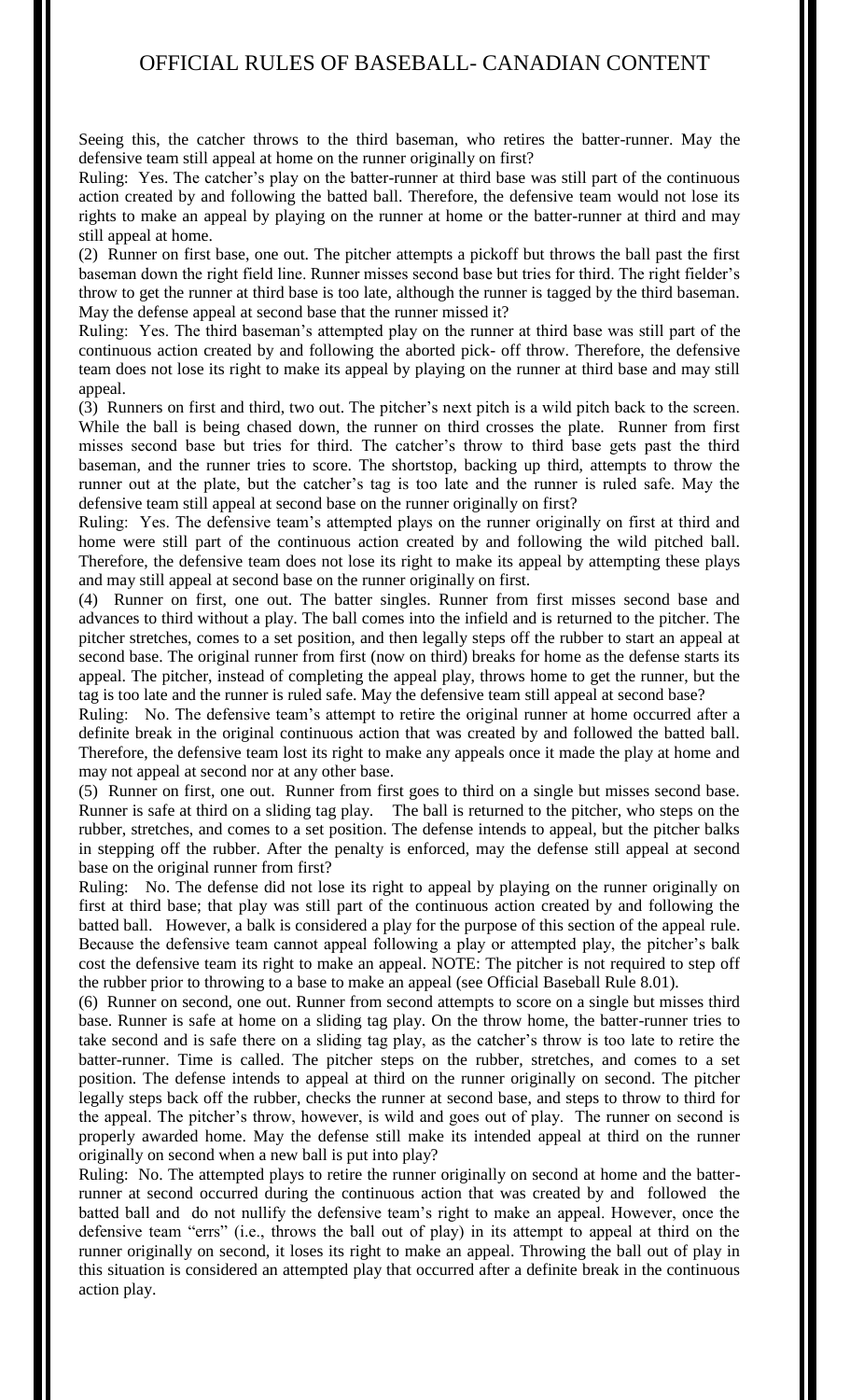(7) No runners. The batter doubles but misses first base. Time is called. The pitcher steps on the rubber, stretches, and comes to a set position. The defense intends to appeal at first base. The pitcher legally steps off the rubber and checks the runner at second base. The pitcher's throw for the appeal gets past the first baseman but remains in play. The runner advances to third as the ball is being retrieved. May the defensive team still make its intended appeal at first base?

Ruling: Yes. Because the ball is live and in play, if the ball is retrieved and thrown back to first base immediately (i.e., no intervening play), the appeal is allowed.

(8) Runner on first, one out. The batter singles. Runner on first misses second base but is safe at third on sliding tag play. Time is called. The pitcher steps on the rubber, stretches, and comes to a set position. The defense intends to appeal at second base. The pitcher legally steps off the rubber. Seeing this, the runner originally on first (now on third) bluffs as if to go home. The pitcher, now off the rubber, steps toward third and cocks his arm as if to throw but does not throw. May the defensive team still make its intended appeal at second base on the runner originally on first?

Ruling: Yes. The attempted play at third on the runner originally on first was still part of the continuous action created by and following the batted ball and therefore did not nullify the defensive team's right to make an appeal. The bluff by the pitcher (step and cocked arm) to check the runner at third is not considered a play or attempted play. Therefore, the defensive team may still attempt its intended appeal at second base.

(9) Runner on first, one out. Batter hits a home run out of ballpark. Runner from first misses second and batter-runner misses first. After both runners cross the plate, the umpire puts new ball in play. Pitcher takes a position on the rubber, steps off, and intends to make an appeal at first base on the batter-runner. However, the pitcher's throw is wild and goes into the stands. The umpire then puts another ball into play, and the pitcher again takes a position on the rubber and steps off. This time the pitcher intends to make an appeal at second base on the runner originally on first. Should the umpire allow the appeal?

Ruling: No. If the pitcher throws the ball out of play when making an appeal, such act shall be considered an attempted play. No further appeal will be allowed on any runner at any base.

(10) Runners on first and third, one out. Runner from first is stealing on the pitch. Batter hits a fly ball to right field that is caught for the second out. Runner on third tags and scores after the catch. Runner from first tries to return to first base after the catch, but the right fielder's throw beats the runner to the bag and the runner is declared out for the third out of the inning. Runner from third base touched home plate before the third out was made at first base.

Ruling: Run counts. This is a time play, NOT a force play.

(11) May a runner who has missed a base return to retouch the missed base after having entered the dugout?

Ruling: No.

(12) Batter-runner hits a ground ball and beats the play at first base but misses the bag.

Ruling: The proper mechanic is for the umpire to call the runner safe, indicating he beat the play. If the defense appeals by tagging the runner (or base) and appealing that the runner missed first base before the runner returns to first base, the batter-runner would be declared out. Note also Official Baseball Rule 7.08(k) Comment.

(13) Runner on first, no outs, hit-and-run. Batter hits a line drive which strikes the pitcher in the back, flies into the air, and is caught in flight by the third baseman for an out. The runner on first is nearly to second base when the ball is caught. The third baseman throws to first, attempting to double the runner off first base; however, his throw is wild and goes into the stands. At the time of the throw, the runner from first has not quite reached second base. When the ball goes out of play, the runner from first has rounded second base (touching second as he rounded it) and is several steps towards shortstop.

(a) What is the proper award? Ruling: Third base—two bases from the time of the pitch because this is the first play by an infielder.

(b) What if the runner is beyond second base at the time of the throw? Is the award then home? Ruling: No, the award is still third because the throw was the first play by an infielder.

(c) In the original play may the runner go back and retouch first base while the ball is dead? Ruling: Yes, provided he does so before touching third base (and provided he touches all bases in order, both returning and advancing). See Official Baseball Rule 7.10(b) Approved Ruling (2). This is a key point. Because the runner left first base too soon, the runner must return and retouch first base. Because the ball is dead, the runner must return to first base before the runner touches the next base. The runner's "next base" is determined by the runner's position at the time the ball went out of play. At the time the ball went out of play, the runner was between second and third. Therefore, in this play, the runner must return and retouch first base before touching third.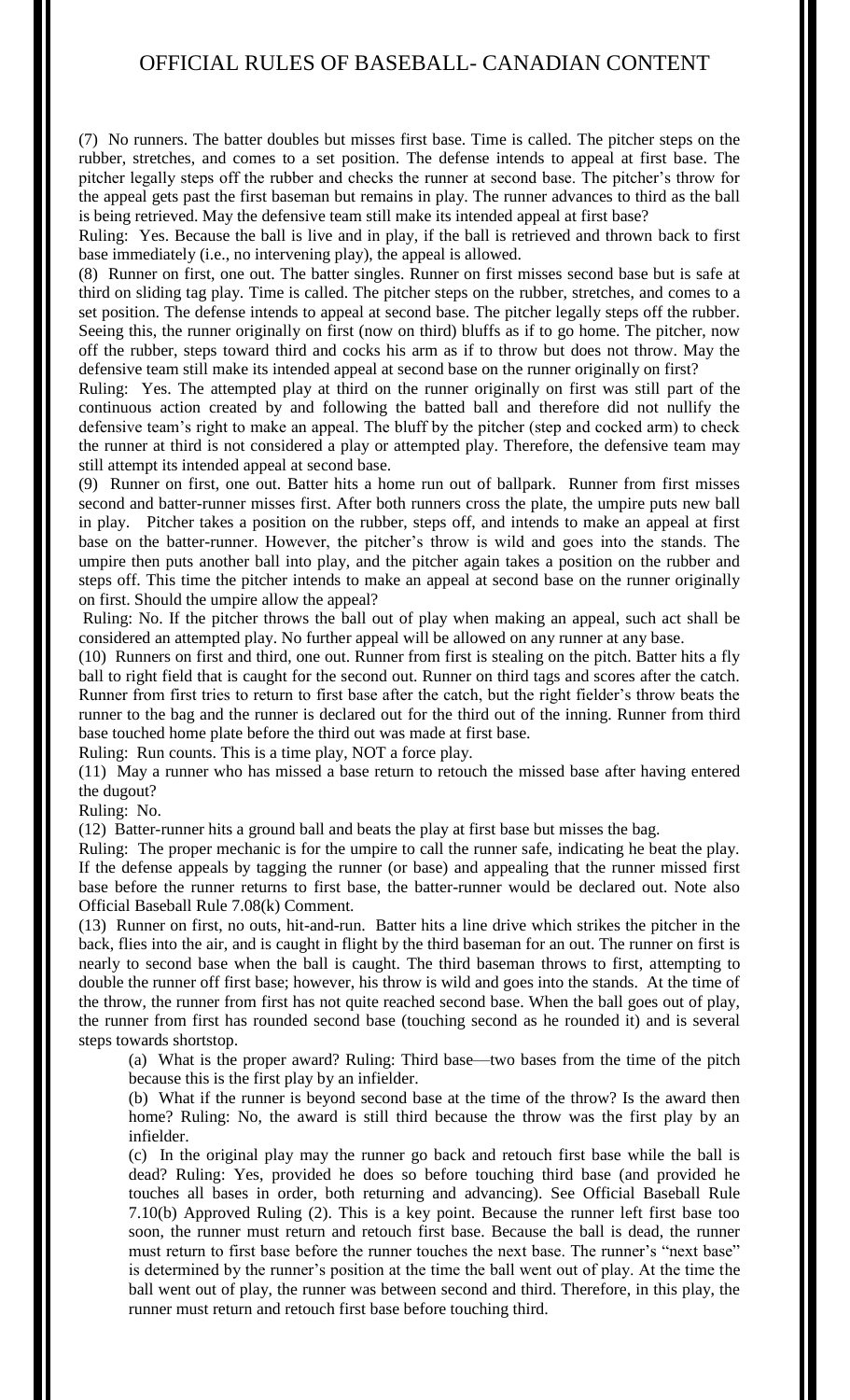(d) May the runner return to first base to retouch after the runner touches third base? Ruling: No. (See preceding question and ruling.)

(e) What if the runner attempts to return to first base after the runner touches third base? Should the umpire stop the runner from doing so? Ruling: No. The umpire should not intervene in any way other than to realize that after the runner has touched third, the runner's retouch of first base is meaningless. After touching third base, if the runner should attempt to retrace his steps while the ball is dead (from third, back to second, back to first, then to second, and finally to third), the umpire would not physically stop the runner from doing so. However, the runner's retouch of first base would not correct the fact the runner left too soon because when the ball is dead, the runner must correct his baserunning error before he touches the next base. (Again, see Official Baseball Rule 7.10(b) Approved Ruling (2).)

(f) In this play, when the ball went out of play, the runner was already past second. Isn't the runner already a "base beyond" the base the runner left too soon? And therefore, the runner should not be able to return to first base because the runner has already reached second base, correct? Ruling: No. The "base beyond" or "next base" is determined by the runner's position at the time the ball goes out of play. In this play, the runner's "next base" is third base.

(g) In this play, how can the runner correct the fact the runner left first base too soon? Ruling: When the ball is dead (out of play), the runner should stop advancing towards third and retrace his steps in order, touching second and then first (all before touching third base). The runner should then advance to third (his awarded base) by touching second and then third, in order.

(h) If the runner goes directly to third base on the award (and does not retouch first base while the ball is dead), may the defense appeal the fact the runner left too soon at first? Ruling: Yes, after the ball is put back in play, the defense may appeal by tagging the runner or first base. (See Official Baseball Rule 7.10(a).)

(i) After the ball is back in play, may the defense put the runner out by appealing at second base? Ruling: No. The runner may be put out only by tagging the runner or the base the runner left too soon. (See Official Baseball Rule 7.10(a))

(j) Doesn't the act of the third baseman throwing the ball out of play nullify a succeeding appeal attempt? That is, hasn't the defense erred on its first attempt to appeal? Ruling: No. The wild throw by the third baseman is part of the continuous action created by the batter hitting the ball and does not nullify a subsequent appeal after the continuous action has ended.

(k) Suppose the defense does appeal at second base, and the umpire declares the runner safe (after ascertaining what the defense is appealing). May the defense then appeal at first base? Ruling: Yes, because an appeal itself is not considered a play or attempted play. (l) What if the defense appeals at first base, but the pitcher balks in making the appeal?

Ruling: No subsequent appeal would be allowed, because a balk is considered a play.

(m) What if the defense appeals at first base, but the pitcher throws the ball into the stands? Ruling: No subsequent appeal would be allowed, as this is considered an attempted play.

(n) Can the second baseman back up the appeal play at first? Ruling: While the second baseman may run onto foul territory after the ball is put into play, the umpire may not put the ball in play until all fielders (other than the catcher) are on fair territory. See Official Baseball Rule 4.03.

(o) What if the defense appeals at first base, but the pitcher throws wildly and the ball rolls down the right-field line? Ruling: If the wild throw is retrieved and thrown back to first base immediately (i.e., no intervening play), the appeal would be allowed.

(p) To begin the appeal, the pitcher steps off the rubber, then fakes a throw to third to bluff the runner back. Is this an attempted play? Ruling: No.

(q) When the pitcher steps off the rubber to start the appeal, the runner breaks for home. Pitcher throws to the catcher, and the runner gets in a rundown, ending up safely at third base. May the defense now appeal at first? Ruling: No.

(14) May a runner return to touch a missed base after the third out?

Answer: No. Example: Runner on second base, two out. Batter hits a base hit but is thrown out attempting to reach second base. Runner originally on second crossed the plate before the third out but missed the plate. After the third out at second base, the runner who missed the plate then returns and touches the plate. Defense, before leaving the infield, then appeals at home.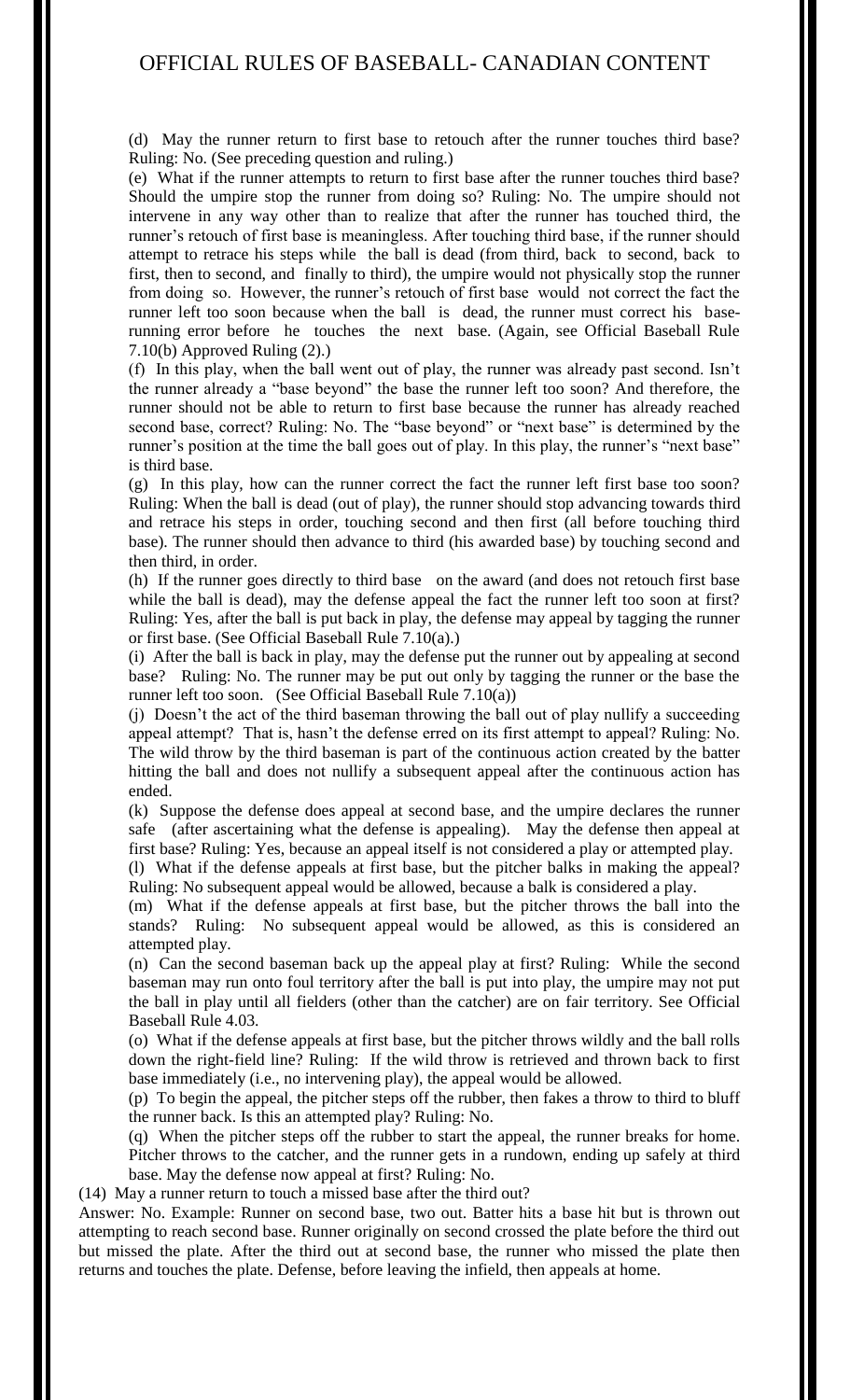Ruling: Initially the run scores (runner reached home plate before the third out). However, the defense's appeal is sustained and the runner is called out because no run may score after the third out is made. See Official Baseball Rule 4.09(a).s

For the purposes of an appeal of this nature, the defensive team only includes the pitcher and all infielders crossing the foul line. As long as one of these members of the defensive team remains on the playing field within the foul lines, a legal appeal may be made.

In addition to the preceding approved rulings regarding appeal plays, the examples and plays found in the Comments to Official Baseball Rule 4.09 also pertain to appeal plays. In particular, plays found in that section of the Official Baseball Rules demonstrate the following three concepts: (1) No run shall score during a play in which the third out is made by the batter-runner before the batter-runner touches first base.

(2) No run shall score during a play in which the third out is a force out.

(3) Following runners are not affected by an act of a preceding runner unless two are out.

## **Rule 7.03: TWO RUNNERS IN CONTACT WITH BASE**

Under Official Baseball Rule 7.03, if two runners are touching a base at the same time, the following runner is out when tagged (unless, of course, the lead runner is forced). It is suggested that the umpire clearly indicate by pointing which runner has been declared out in such situations. See Official Baseball Rules 7.03(a) and 7.03(b).

## **Rule 7.05(c): DETACHED EQUIPMENT TOUCHING PITCHED OR BATTED BALL**

Any defensive player deliberately touching a batted ball over foul territory that, in the umpire's judgment, has an opportunity to become a fair ball with detached equipment will entitle all runners—including the batter-runner—to advance three bases from the time the ball was touched without liability to be put out. The ball is in play, and runners may advance beyond the awarded base at their own risk.

If a defensive player deliberately touches a batted ball over foul territory that, in the umpire's judgment, clearly has no opportunity to become a fair ball, the umpire shall rule a foul ball. See also Official Baseball Rule 7.05(c).

## **Rules 7.05(g) and 7.10: PLAY OR ATTEMPTED PLAY**

A play or an attempted play shall be considered as one of the five following situations:

- Tag or attempted tag of a runner
- Tag or attempted tag of a base
- Throw from another fielder in an attempt to get an out
- Rundown
- Balk

This interpretation of "play or attempted play" applies to both awarding of bases (Official Baseball Rule 7.05(g)) and appeal plays (Official Baseball Rule 7.10):

A play or attempted play is interpreted as a legitimate effort by a defensive player who has possession of the ball to actually retire a runner. This may include an actual attempt to tag a runner, a fielder running toward a base with the ball in an attempt to force or tag a runner, or actually throwing to another defensive player in an attempt to retire a runner. (The fact that the runner is not out is not relevant.) A fake or a feint to throw shall not be deemed a play or an attempted play.

## EXAMPLES:

A play or attempted play:

(1) Runners on first and second, ground ball to the shortstop, who makes a swipe at the runner from second but misses and then throws beyond first base into the stands.

Ruling: The swipe by the shortstop is an attempted play; thus the throw to first is not the first play by an infielder (even though it is the first throw), and the proper award of bases would be from the time of the throw.

(2) Runner on first and ground ball to second baseman who flips ball to short to get runner from first but who is safe. Shortstop throws beyond first into the stands.

Ruling: The flip by the second baseman to the shortstop is an attempted play, even though unsuccessful. The throw to first is not the first play by an infielder and thus runner should be placed from the time of the throw. Runner who was on first would score and batter-runner would be placed at second.

Not a play or attempted play:

(1) A fake or a feint to a base but not actually throwing, even though the fielder draws an arm back to feint a throw.

(2) A pitcher feinting a throw toward a base to hold or check a runner's progress in order to complete an appeal play at another base.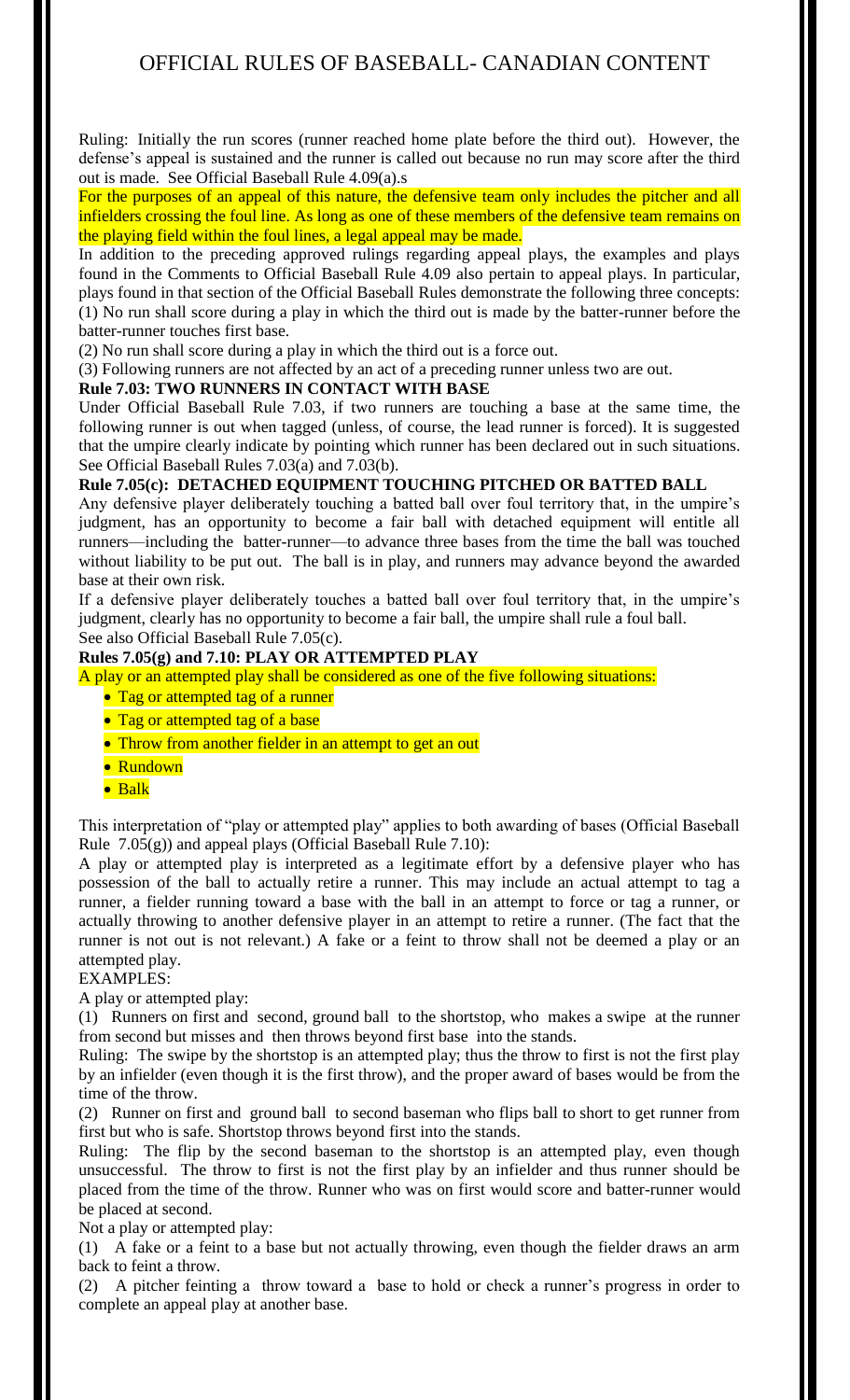(3) Runner on first, ground ball to the shortstop, who starts to flip the ball to the second baseman but does not and throws the ball beyond first and out of play.

Ruling: The feint to the second baseman is not considered a play or attempted play, and award of bases is from the time of the pitch.

(4) Runners on first and third, runner on first stealing as ground ball is hit to shortstop. The shortstop feints a throw home but does not throw—instead throws to first and into the stands; during this time the runner from first has rounded second base.

Ruling: The feint by the shortstop toward home is not considered a play or attempted play; thus the throw beyond first is the first play by an infielder and awards should be made from the time of the pitch.

## **Rule 7.05(g): AWARDING BASES ON WILD THROWS**

See Official Baseball Rule 7.05(g) regarding awarding of bases on balls that are thrown out of play. In making such awards, keep the following points in mind:

(1) If the throw is the first play by an infielder and the batter-runner has not reached first base when the throw was made, award all runners from time of pitch.

(2) If the throw is the first play by an infielder and all runners including the batter-runner have advanced a base when the throw was made, award all runners from their positions at the time of the throw.

(3) If the throw is not the first play by an infielder or the throw is made by an outfielder, award all runners from their positions at the time of the throw.

The Approved Ruling of Official Baseball Rule 7.05(g) provides that when the first throw is by an infielder after runners and batter have advanced one base, then runners are awarded two bases from their position when the throw was made. (See item (2) above.) This can happen on a high fly that an infielder goes back to catch but drops, during which time the batter and runners have clearly advanced one base; then, in an attempt to put out the batter-runner, who has already passed first base, the fielder throws the ball into the stands. While it is the first throw by an infielder, the runners, including the batter-runner, had advanced one base before the throw and accordingly are awarded two bases from the base they last touched when the throw was made. Before awarding two bases from the base last touched by the runners, the umpire must judge that all the runners including the batter-runner—have definitely advanced to the next base before the throw was made. The term "when the wild throw was made" means when the throw actually left the player's hand and not when the thrown ball hit the ground, passed a receiving fielder, or went out of play into the stands.

When a runner is awarded bases without liability to be put out because the ball has gone out of play, the runner is not relieved of the responsibility to touch the awarded base and all intervening bases.

In awarding of bases, crews should have the benefit of input of their partners. If there is any question as to the proper award, it is suggested the umpires confer as a crew.

## **Rule 7.05(g): TIME OF PITCH**

The time of pitch is defined as the moment the pitcher's movements commit the pitcher to deliver the ball to the batter.

- In a windup position, this is defined as the moment the pitcher begins the natural movement associated with the pitcher's delivery of the ball to the batter (i.e., the start of his windup or delivery).
- From a set position, this is defined as the moment the pitcher begins the natural movement associated with the pitcher's delivery of the ball after the pitcher has come set with both hands together in front of his body.

A runner who advances while the pitcher is in contact with the rubber is considered to occupy the base last touched at the time the pitcher initiates his actual pitching motion to the batter. The pitching motion is defined as any movement that commits the pitcher to deliver the ball to the batter.

So long as the pitcher is not committed to pitch, a runner may advance and is considered to occupy the last base touched at the time the pitcher initiates his actual delivery to the batter.

The preliminary motion known as the "stretch" is not considered the start of the pitching motion.

**Rule 7.05(h): BALLS DEFLECTED OUT OF PLAY**

The Approved Ruling of Official Baseball Rule 7.05(h) provides that when a pitched ball deflects off the catcher and goes directly out of play, the award is one base from the time of the pitch. Likewise, when a throw from the pitcher while in contact with the rubber deflects off a fielder and goes directly out of play, the award is also one base.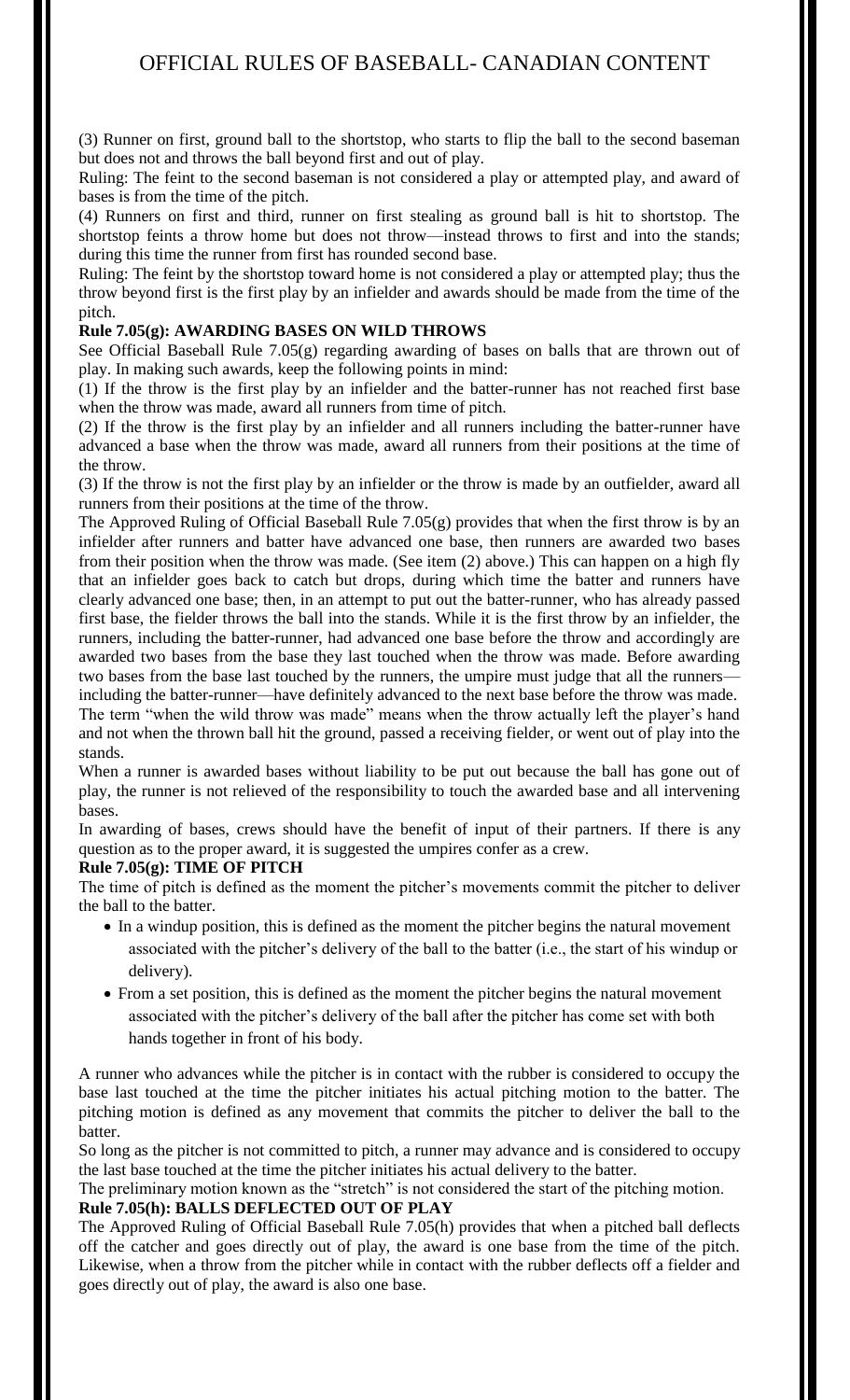However, the Approved Ruling also provides that if the pitched ball (or ball thrown by the pitcher while in contact with the rubber) goes through or by the catcher (or fielder), remains on the playing field, and is subsequently kicked or deflected out of play, the award is two bases from the time of the pitch.

The above rulings apply if the deflection is unintentional on the part of the fielder. If, in the judgment of the umpires, a fielder intentionally kicks or deflects any batted or thrown ball out of play, the award is two bases from the time the ball was kicked or deflected.

The following list helps summarize awards when a ball is deflected out of play:

- If a pitched ball deflects off the catcher and goes directly out of play, the award is one base from the time of the pitch.
- If a ball thrown by the pitcher while in contact with the rubber deflects off a fielder and goes directly out of play, the award is one base from the time of the throw.
- If a pitched ball (or a ball thrown by the pitcher while in contact with the rubber) goes through or by the catcher (or fielder), remains on the playing field, and is subsequently kicked or deflected out of play (unintentionally in either case), the award is two bases from the time of the pitch. This ruling applies without regard to whether or not the ball would have gone out of play had it not been kicked or deflected. (See the Approved Ruling to Official Baseball Rule 7.05(h).)
- If a thrown ball deflects off a fielder and goes directly out of play, the award is two bases from the time of the pitch if it is the first play by an infielder; otherwise the award is two bases from the time of the throw.
- If a thrown ball goes through or by a fielder, remains on the playing field, and is subsequently kicked or deflected out of play (unintentionally in either case), the award is two bases from the time of the throw.
- If a fair fly ball is deflected in flight by a fielder and then goes out of the playing field in flight over fair territory, it is a home run.
- If a fair fly ball is deflected in flight by a fielder and then goes out of play outside the foul lines, the award is two bases from the time of the pitch.
- If a fair ball not in flight is deflected by a fielder and then goes out of play, the award is two bases from the time of the pitch.
- If a fielder has complete possession of a batted or thrown ball and subsequently deflects or kicks the ball out of play, the award is two bases from the position of the runners at the time the ball was kicked or deflected.
- If a fielder has complete possession of a batted or thrown ball and drops the ball while he is out of play, or if the fielder drops such a ball and it then goes out of play, the award is two bases from the position of the runners at the time the ball was dropped.
- If, in the judgment of the umpire, a fielder intentionally kicks or deflects a batted or thrown ball out of play, the award is two bases from the time the ball was kicked or deflected.

## **Rule 7.06: OBSTRUCTION MECHANIC**

There are two types of obstruction and a different mechanic is used with each type.

O The first type of obstruction (Official Baseball Rule  $7.06(a)$ ) deals with cases when the runner is obstructed WHILE a play is being made on such runner. Examples of this type of obstruction include:

(1) Runner is obstructed during a rundown.

(2) Runner is obstructed as a fielder is making a direct throw to a base in an attempt to retire that runner.

(3) Batter-runner is obstructed before reaching first base on a ground ball to an infielder.

(4) Any other example where a play is being made directly on the runner at the moment the runner is obstructed.

This type of obstruction is to be signaled by the umpire immediately calling "Time" (both hands overhead) and then pointing laterally at the obstruction while calling loudly and clearly, "That's obstruction." The ball is dead immediately under this section of the obstruction rule, and all runners shall be awarded bases they would have reached had there been no obstruction. Furthermore, the obstructed runner shall be awarded at least one base beyond his last legally touched base at the time of obstruction.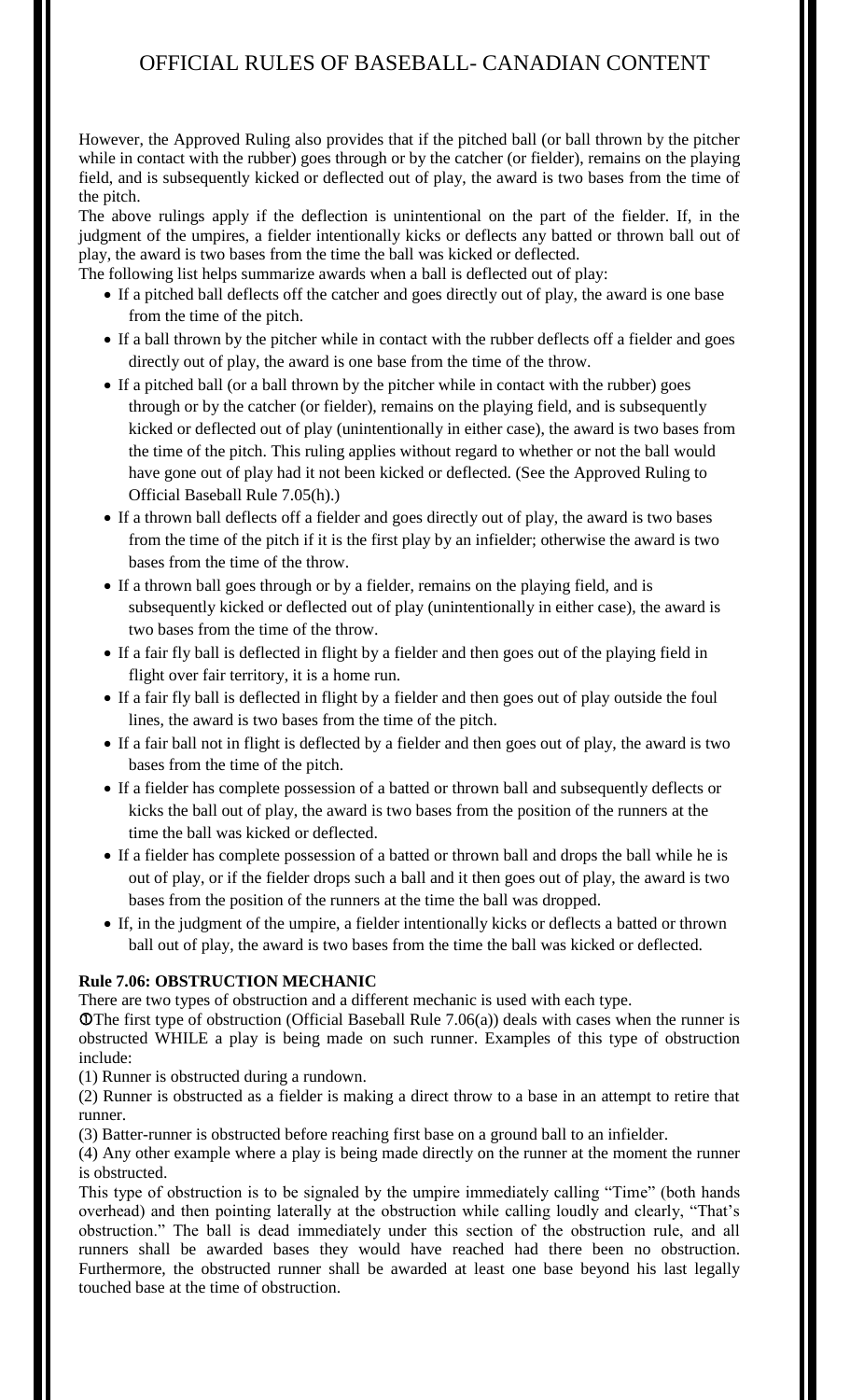Note that this section of the obstruction rule (i.e., runner obstructed while play being made on such runner) also provides for cases when a thrown ball is in flight at the moment the obstruction occurs. In such cases, the umpire shall take into consideration the results of the throw when making the award. As an example, if a throw is in flight at the moment the obstruction occurs (umpire calls "Time") and if the throw turns out to be wild and goes out of play, all runners will be awarded two bases (even though the umpire had called "Time" before the ball went out of play). In such cases as this, the umpires have the responsibility of determining whether a throw is made before or after the obstruction. If the umpire judges that a throw was made after the obstruction, the obstructed runner will be awarded only one base from the base such runner last touched at the time of obstruction.

 The second type of obstruction (Official Baseball Rule 7.06(b)) deals with cases when the runner is obstructed while NO PLAY is being made on such runner. Examples of this type of obstruction include:

(1) Batter-runner is obstructed in rounding first base on a base hit while the ball is in the outfield.

(2) Batter-runner is obstructed before reaching first base on a ball hit to the outfield.

(3) Runner from first steals second; catcher's throw is wild and goes into center field; runner is obstructed in attempting to advance to third base. Ball is loose in the outfield when obstruction occurs.

(4) Runner from second is obstructed while rounding third base on a hit to the outfield.

(5) Any other example where no play is being made directly on the runner at the moment he is obstructed.

Under this section of the obstruction rule, the obstruction is to be signaled by the umpire pointing laterally at the obstruction while calling loudly and clearly, "That's obstruction." The ball is not dead, however, and the umpire shall allow play to continue until all play has ceased and no further action is possible (see exception in NOTE (1) below). At that moment, the umpire shall call "Time" and impose such penalties, if any, that in the umpire's judgment will nullify the act of obstruction. It is important to note that in cases occurring under this section of the obstruction rule, the umpire shall not call "Time" until all action has ceased and no further play is possible.

NOTE (1): If a runner is obstructed under this second section of the obstruction rule, play is to proceed to completion—even if it results in a play later being made on the runner who was previously obstructed. However, if such a play on a previously obstructed runner results in that runner actually being tagged out before reaching the base to which such runner would have been awarded because of the obstruction, the umpire shall in that case call "Time" at the moment the runner is tagged out. The umpire shall then impose such penalties that will nullify the obstruction, which will include, of course, the obstructed runner being awarded the base to which such runner would be entitled because of the obstruction.

NOTE (2): Runner Obstructed While No Play Being Made on Him. In determining what base a runner will be awarded under this second section of the obstruction rule, it is permissible for the umpire to consider the position and speed of the runner, ball, and fielder at the moment the obstruction occurs. However, the ultimate decision in placing the runners shall not be made until all play has ceased and shall be based on the principle that the obstructed runner will be entitled to the base such runner would have reached had no obstruction occurred.

NOTE (3): If a runner is obstructed while no play is being made on him, the umpire making the call should have the benefit of input of his partners in determining what bases, if any, shall be awarded to the obstructed runner. In other words, the crew may confer in order to determine what reasonably might have happened had the obstruction not occurred.

EXAMPLE: Play: Batter-runner hits a fair ball down the right field line and is obstructed in rounding first base. At the moment the obstruction occurs, the right fielder has not yet fielded the ball, and it appears at that moment that the batter-runner will end up with a stand-up double. However, as play proceeds, the ball gets by the right fielder, and the batter-runner continues on to third. The batter-runner is then thrown out at third base on a very close play.

Ruling: Because it is permissible for the umpire to consider the position of the runner, ball, and fielder at the moment the obstruction occurs, the umpire may initially plan on "protecting" the batter-runner as far as second base. However, as play continued, it became apparent that had the batter-runner not been obstructed in rounding first base, the batter-runner would have reached third safely. Therefore, the moment the batter-runner is tagged out at third base, "Time" is called and the batter-runner is awarded third on the obstruction. This decision is made on the principle that the umpire, in making awards on this type of obstruction, shall allow play to continue until no further action is possible and then shall make awards—if any—that will nullify the obstruction. In this example if the umpire felt that the obstruction had no bearing on the fact that the batter-runner was thrown out at third, the out would stand.

**Rule 7.06(a): BATTER-RUNNER OBSTRUCTED BEFORE REACHING FIRST BASE**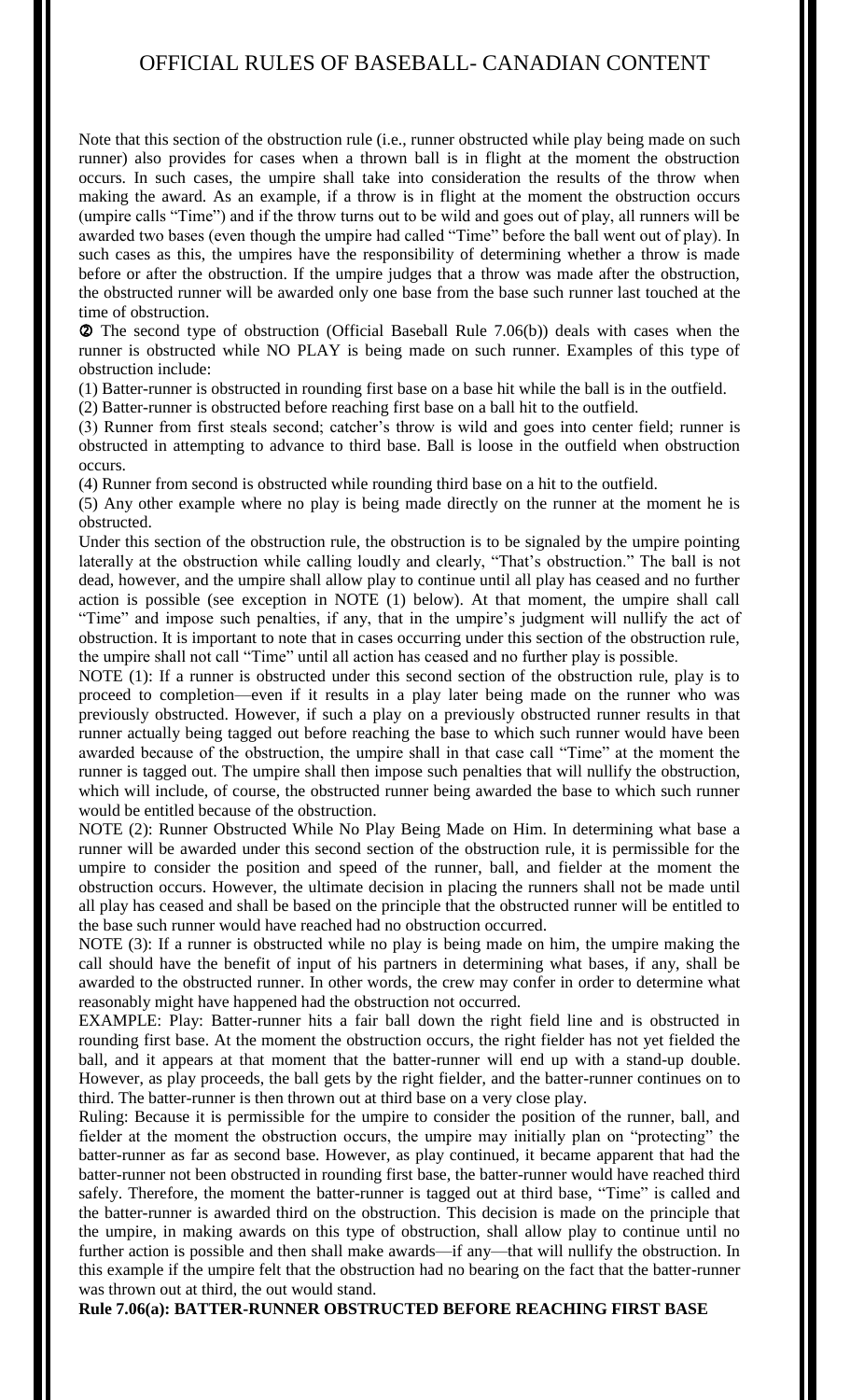When the batter-runner is obstructed before reaching first base, it is not always the case that the batter-runner will be awarded first base on this type of obstruction. For example, if the batterrunner is obstructed before reaching first base on a fly ball or line drive that is caught, the batterrunner is out. The reasoning here is that the obstruction had no bearing on the fact that the batter hit a fly ball that was caught by the defense. Similarly, should the batter-runner be obstructed before reaching first base on a foul ball not caught, the foul ball prevails. Again, the reasoning is that the obstruction had nothing to do with the fact that the batter hit a foul ball.

Situations where the batter-runner is obstructed before reaching first base can generally be divided into three cases. Again note that in this type of obstruction, it is not always the case that "Time" is called immediately and the batterrunner awarded first base.

Case 1: Batter-runner is obstructed before reaching first base on a ground ball to an infielder. It appears that the infielder will have an easy play on the ball.

Ruling: This is obstruction under Official Baseball Rule 7.06(a). "Time" is called immediately and batter-runner is awarded first base.

Case 2: Batter-runner is obstructed before reaching first base on a pop-up or line drive to an infielder.

Ruling: Call the obstruction by pointing at the obstruction and calling, "That's obstruction." However, leave the ball in play. If the pop-up or line drive is caught, batter-runner is out. However, if the pop-up or line drive is dropped (and is a fair ball) and if the batter-runner has not yet reached first base when the ball is dropped, "Time" is called and the batter-runner is awarded first base under Official Baseball Rule 7.06(a). Other runners would be awarded bases they would have reached had no obstruction occurred. (In this case, the play reverts back to Case 1 above.) On the other hand, if the batter-runner has clearly reached (or rounded) first base when the fly ball is dropped, play is allowed to continue until no further action is possible with the umpire then making awards—if any—that will nullify the obstruction.

Case 3: Batter-runner is obstructed before reaching first base on a ball hit to the outfield.

Ruling: Call the obstruction by pointing at the obstruction and calling, "That's obstruction"; however, leave the ball in play until all action has ceased. Then call "Time" and impose such penalties, if any, that will nullify the act of obstruction. If a fly ball is caught in this situation, batter-runner is out. If the batted ball was a fair ball not caught, the batter-runner will always be "protected" at least to first base.

## **Rules 7.06(a) 7.06(b), 7.09(j), and 4.03(c): OBSTRUCTION AND INTERFERENCE PLAYS—APPROVED RULINGS**

(1) Runner on first base; batter-runner gets in rundown between home and first. Can obstruction be called going back to home?

Ruling: No, unless the obstruction is intentional.

NOTE: In situations where the batter-runner gets in a rundown between first and home, if the batter-runner retreats and reaches the back edge of home plate, the batter-runner shall be declared out.

(2) Batter-runner is obstructed before reaching first base with no play being made on him (for example, on a ball hit to the outfield).

Ruling: Call the obstruction by pointing at the infraction and calling, "That's obstruction"; however, leave the ball in play until the play is over. Then impose such penalties, if any, that will nullify the act of obstruction. If fly ball is caught in this situation, the batter-runner is out. If the batted ball was a fair ball not caught, the batter-runner will always be "protected" at least to first base.

(3) Runner is on second base when the batter-runner is obstructed after reaching first base. The umpire intends to award the batter-runner second base on the obstruction. What happens to the runner on second?

Ruling: Runner on second is awarded third base.

(4) With bases loaded, batter hits a sharp ground ball that deflects off of the shortstop and starts to roll away from him. As the shortstop starts to go after the ball, the runner from second collides with the shortstop.

Ruling: After the ball deflects off the shortstop, if the ball is within the fielder's immediate reach, the runner must avoid the fielder, and if contact occurs under those circumstances, interference shall be called and the runner declared out. (In this situation the fielder is still considered "in the act of fielding" the ball and has not "missed" as described in the Comment to Official Baseball Rule 2.00 (Obstruction).) However, if the ball is not within reach of the fielder after it deflects off the fielder (i.e., the fielder must chase after the ball), the fielder must then avoid the runner, and if contact occurs under those circumstances, obstruction shall be called under Official Baseball Rule 7.06(b).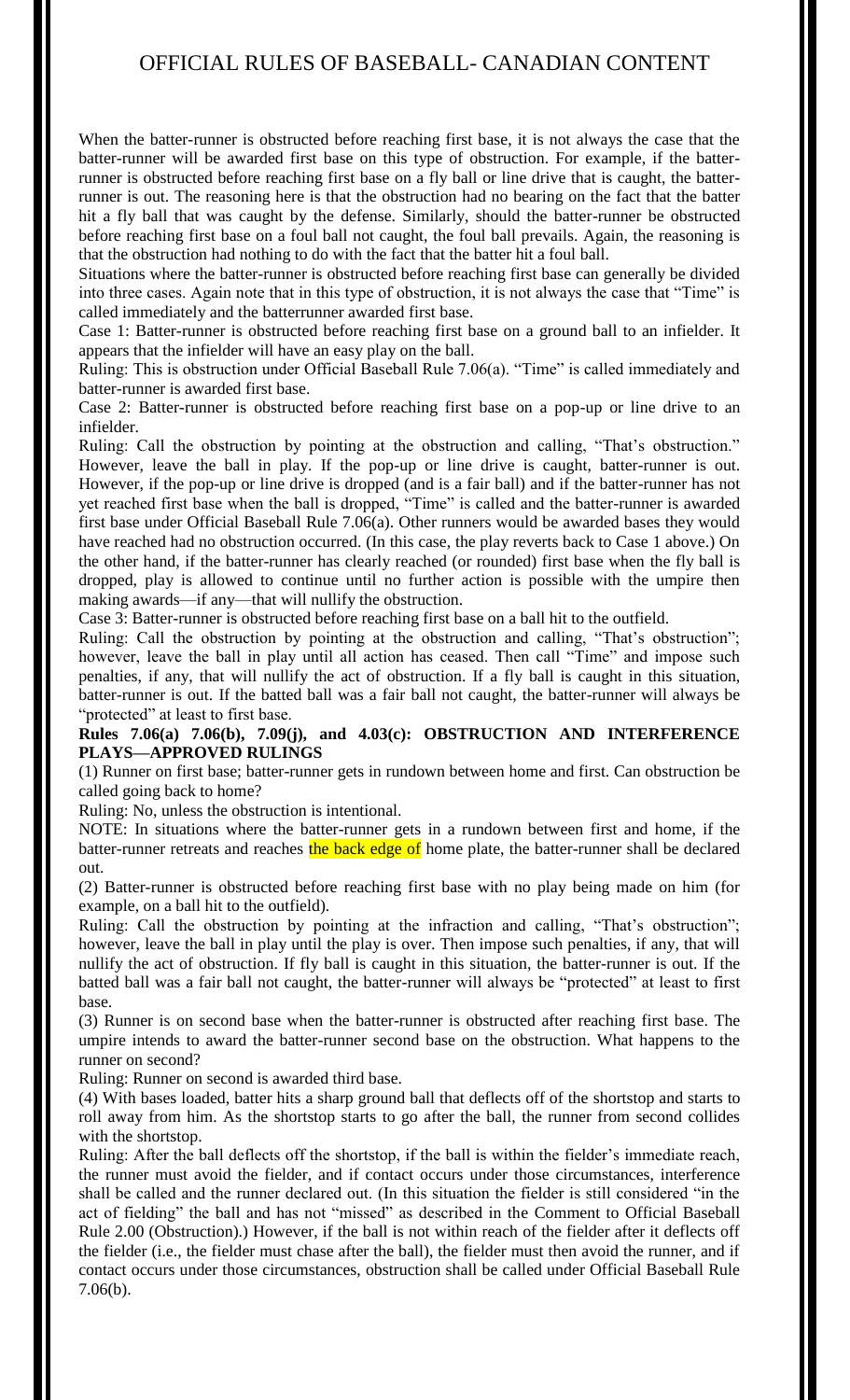(5) With a runner on first base, the batter hits a line drive back to the pitcher that deflects off of the pitcher's glove and rolls towards the second baseman. As the second baseman is attempting to field the ball, the runner from first collides with the second baseman.

Ruling: In the judgment of the umpire, if the second baseman has a legitimate play on the ball, the runner from first is called out for interference. The ball is dead at the moment of interference, and the batter-runner is placed at first base (provided the interference was not intentional; if intentional, both runner and batter-runner are declared out). However, if the umpire rules that the second baseman does not have a legitimate play on the ball (i.e., the second baseman was merely moving in the direction of a loose ball), then obstruction is called under Official Baseball Rule 7.06(b).

(6) Runner on first base, no one out. On a hit-and-run play, the batter hits a fair ball down the right field line. In rounding second base and heading for third, the runner from first collides with the shortstop and falls down. Because of the collision, the runner is not able to advance to third base and returns to second as the ball is being thrown back to the infield. Had the runner not collided with the shortstop, the runner would have easily advanced to third base.

Ruling: Obstruction is called when the collision occurs, but the ball remains in play because no play was being made on the obstructed runner at the moment such runner was obstructed. "Time" is called when all action has ceased, and the obstructed runner is awarded third base because that is the base such runner would have reached had no obstruction occurred. The batter-runner would also be placed at the base such batter-runner would have reached had no obstruction occurred (either first or second, depending on the umpire's judgment).

NOTE: In this play, if the runner from first had been thrown out going back into second base, the umpire would call "Time" the moment the runner is tagged out. The obstructed runner would then be awarded third base (assuming that is the base such runner would have reached had no obstruction occurred), and the batter-runner would also be placed at the base the batter-runner would have reached, in the umpire's judgment, had no obstruction occurred.

(7) Batter hits a ground ball or pop-up between home and first base that the pitcher and first baseman both attempt to field. Batter-runner makes contact with one or both fielders in running to first base.

Ruling: Under Official Baseball Rule 7.09(j), if two or more fielders attempt to field a batted ball and the runner comes in contact with one or more of them, the umpire shall determine which fielder is entitled to the benefit of the interference rule, and shall NOT declare the runner out for coming in contact with a fielder other than the one the umpire determines to be entitled to field such a ball. It is therefore possible for the umpire to make either an interference or obstruction call on this play based upon the umpire's determination as to which fielder was entitled to field the batted ball. If the runner makes contact with a fielder other than the one the umpire determines to be entitled to field the ball, such a fielder has very likely obstructed the runner.

(8) Runner on second base, no outs. Pitcher attempts a pick-off at second, and the runner gets in a rundown between second and third. During the rundown the runner is obstructed by the third baseman while a throw is in flight from the shortstop. The shortstop's throw is wild and goes into the dugout.

Ruling: The runner is awarded home (two bases from the runner's position at the time of the throw). The runner was obstructed while a play was being made on him ("Type 1" obstruction), and the umpire should call "Time" at the moment the obstruction occurs. However, under the Comment to Official Baseball Rule 7.06(a), if a thrown ball is in flight before the obstruction is called by the umpire, runners shall be awarded such bases on wild throws as they would have been awarded had no obstruction occurred. Therefore, even though the runner was obstructed while a play was being made on him, in this situation the runner is awarded two bases from the time of the throw (and not the customary "at least one base beyond the base he last legally touched before the obstruction").

(9) Runner on first base, no outs. Ground ball up the first base line. First baseman picks up the ball and throws to second base for a force out. After the out at second, the batter-runner is obstructed by the pitcher.

Ruling: "Time" is called and the batter-runner is awarded first base. The out at second base stands. (10) Runner on first base, two out. Batter hits a fair ball into the right-field corner. Right fielder throws to second to retire the batter-runner, who is advancing on the play. The throw is off-target and goes into left field. The batter-runner gets up and attempts to advance. The shortstop starts chasing after the ball and runs into the batter-runner. The batter-runner continues to advance and is thrown out on a close play at the plate.

Ruling: Obstruction is called when the contact occurs between the shortstop and the batter-runner. Play is allowed to continue because no play is being made on the runner at the moment such runner is obstructed. After the runner is out at home, if the umpires deem that the runner would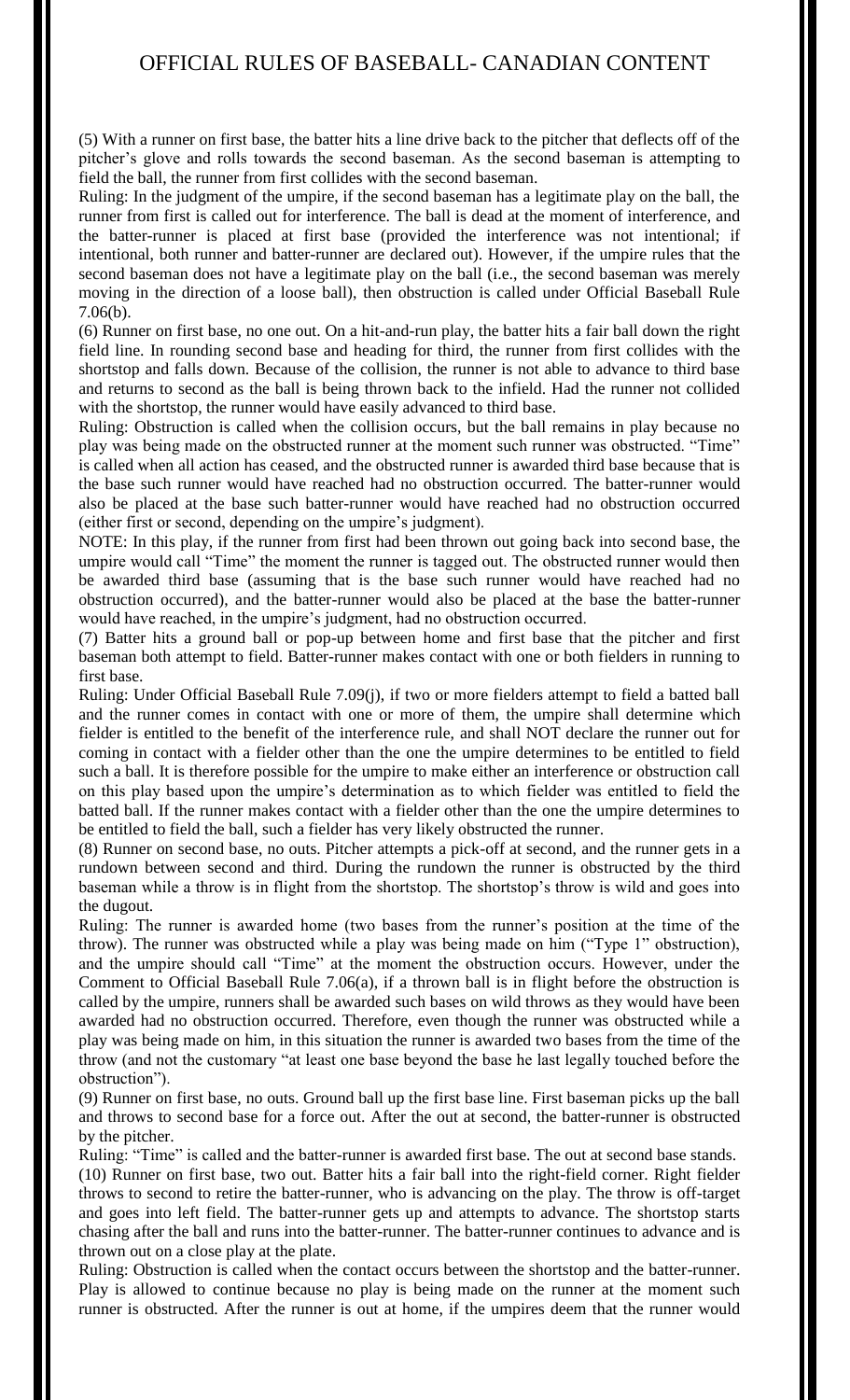have scored had such runner not been obstructed (i.e., the obstruction caused the runner to be out), "Time" is called and the batter-runner awarded home.

(11) Runner on third base, one out. Batter hits a fly ball to right-center field, and the runner goes back to third base to tag up. Third baseman approaches the runner, faces him, and jockeys back and forth, intentionally trying to block the runner's view of the fielder catching the ball.

Ruling: This is obstruction under Official Baseball Rule 7.06(b). The umpire should call the infraction when it occurs and award bases, if any, in the appropriate manner.

(12) With a runner on first base, the first baseman—rather than holding the runner in the traditional manner—jockeys back and forth in front of the runner, several feet to the second base side of the bag. In the umpire's judgment the first baseman is doing this intentionally to block the runner's view of the pitcher.

Ruling: While Official Baseball Rule 4.03(c) allows a fielder to position himself anywhere in fair territory, if the umpire deems the fielder's actions are a deliberate effort to block the runner's view of the pitcher, it is illegal and clearly not within the spirit of the Rules. The first baseman should be warned to stop, and if he persists, he is subject to ejection.

(13) Runner on first base is stealing, no outs, no count on the batter. Pitcher pitches out. Batter, observing the pitch-out, intentionally throws his bat at the catcher in a feigned swing, and the bat strikes the catcher as he is catching the pitch or attempting to throw. Batter remains in the batter's box during this time.

Ruling: Interference. Batter is declared out unless the catcher's initial throw retires the runner, in which case the play stands.

(14) Runner on first base is stealing, three balls on the batter. The next pitch is a check-swing that the plate umpire initially rules a ball. The batter-runner takes off for first base and in so doing interferes (out of the batter's box) with the catcher's throw to retire the runner attempting to reach second. Runner is safe at second. An appeal is made to the base umpire regarding the check-swing, and the base umpire rules a swing.

Ruling: Batter's interference. Batter is declared out and runner returns to first base. Note that if this situation occurred with two strikes on the batter, then both the batter and runner are declared out. **7.08(c) RUNNER STEALING ON BALL FOUR**

Play: With a runner on first, with a 3-1 count on the batter, the runner attempts to steal second on the pitch, and the umpire calls the runner out. Ball four was called on the pitch. The runner, because of being called out, is now off the base is tagged again.

Ruling: Because the runner was entitled to second base on ball four, and is called out in error, the umpire shall call time, and place the runner back at second.

## **7.08(f) RUNNER HIT BY INFIELD FLY**

Under rule  $7.08(f)$ , any runner is out when — he is touched by a fair ball in fair territory before the ball has touched or passed an infielder. The ball is dead and no runner may score, nor runners advance, except runners forced to advance.

If an infield fly touches a runner not on his or her base, both the runner and batter are out. The ball is dead and runners may not advance.

## **Rules 7.08(k), 7.10(b), and 7.08(d): RUNNER MISSES HOME PLATE**

Rule 7.08(k) states that should a runner, in scoring, fail to touch home plate and continue on the way to the bench (making no effort to return), the runner may be put out by the fielder touching home plate and appealing to the umpire for a decision. However, this rule applies only where a runner is on the way to the bench and the catcher would be required to chase the runner. It does not apply to the ordinary play where the runner misses the plate and then immediately makes an effort to touch the plate before being tagged. In that case, the runner must be tagged. In such cases, base path rules still apply to the runner (i.e., he may not run more than three feet from the "base path" between him and home plate).

On a play at the plate, should the runner miss home plate and the fielder miss the tag on the runner, it is preferable that the umpire make no signal on the play. As outlined in the previous paragraph, the runner must then be tagged if the runner attempts to return to the plate; if the runner continues on the way to the bench, the defense may make an appeal.

A runner may no longer return to touch a missed base—home plate or otherwise—after having entered the dugout.

If two runners arrive at home plate about the same time and the first runner misses home plate but the second runner legally touches the plate, the first runner may not return to retouch home plate and may be put out on appeal. If the appeal on the runner is sustained for the third out of the inning, neither run scores. See Official Baseball Rule 7.10(b) Approved Ruling (1).

#### **Rule 7.09(a): BATTER INTERFERES AFTER THIRD STRIKE NOT CAUGHT**

Under this updated rule, it no longer matters if the batter is in the vicinity of home plate or up the first baseline when the infraction occurs. If, in the umpire's judgment the batter-runner "clearly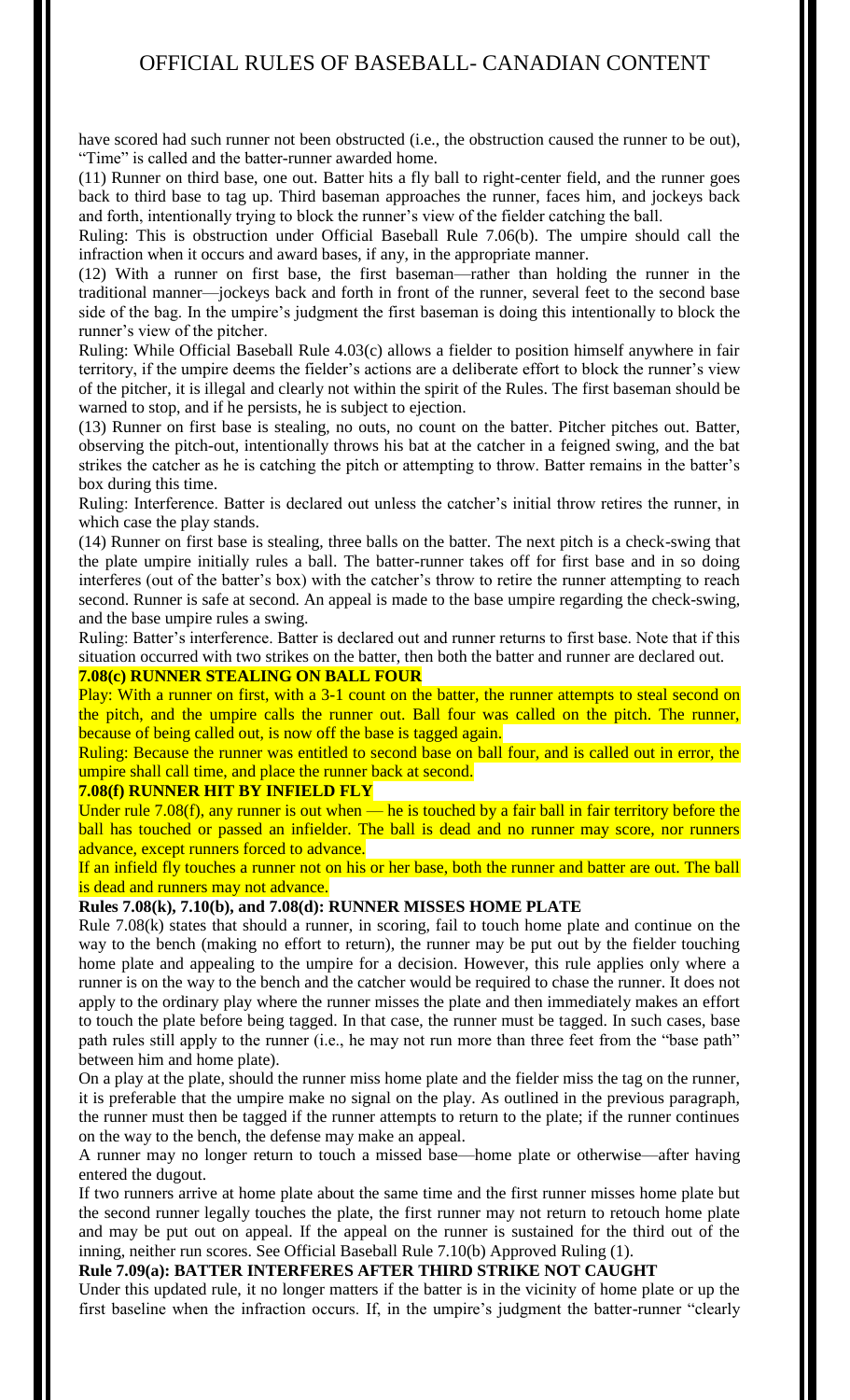hinders the catcher in his attempt to field the ball," the batter-runner is declared out, the ball is dead, and runner(s) return to the base occupied at the time of the pitch. The location of the batterrunner is no longer relevant.

## **Rule 7.09(b): INTENTIONALLY DEFLECTING COURSE OF BALL**

Official Baseball Rule 7.09(b) provides that the batter or runner is out for interference if he intentionally "deflects the course of a foul ball in any manner." While picking up a foul ball or otherwise touching it may not, by such act itself, actually deflect the course of the ball, an umpire may judge such act as deflecting the course of the ball if, in the umpire's judgment, the ball might have become a fair ball had it not been touched.

It would be better if no member of the offensive team picked up or otherwise touched a foul ball. There is no objection to a coach returning a foul ball to the umpire after it has passed first or third base, but the coach should not touch a ball that possibly may go fair. (See also Official Baseball Rule 6.05(i).)

## **Rules 7.09(e), 7.09(f), 7.09(g), and 6.05(m): WILLFUL AND DELIBERATE INTERFERENCE**

Rules 7.09(f) and 7.09(g) were added to the Official Baseball Rules to add an additional penalty when a base runner or a batter-runner deliberately and intentionally interferes with a batted ball or a fielder in the act of fielding a batted ball to deprive the defensive team of an opportunity to complete a possible double play. Keep in mind the rules provide that the runner or batter-runner must interfere with the obvious attempt to break up a double play.

Rule 6.05(m) was added to the Official Baseball Rules "to penalize the offensive team for deliberate, unwarranted, unsportsmanlike action by the runner in leaving the baseline for the obvious purpose of crashing the pivot man on a double play rather than trying to reach the base."

If, in the judgment of the umpire, a runner willfully and deliberately interferes with a fielder attempting to catch a thrown ball or attempting to throw a ball with the obvious intent to deprive the defense of the opportunity to make a double play, the umpire shall declare the runner out for interference and shall also declare the batter-runner out for the interference of his teammate. GUIDELINES:

In sliding to a base, the runner should be able to reach the base with his hand or foot.

A runner who, in the judgment of the umpire, contacts or attempts to make contact with a fielder with a slide or roll block that is not a bona fide effort to reach and stay on the base may be called out for interference and, when appropriate, a double play may be called.

Any definite change in direction by the runner to contact the fielder would be considered interference.

If a runner hits the dirt, slides, and rolls, it does not constitute a rolling block unless the runner leaves his feet and makes contact with the fielder before the runner slides on the ground. If the initial contact is with the fielder instead of the ground for the purpose of breaking up a double play, it is a roll block.

## EXAMPLES:

(1) Bases loaded, no outs, ground ball to shortstop. Anticipating a double play, runner from second intentionally crashes into the shortstop and grabs him just as the shortstop is beginning a throw to second.

Ruling: Runner from second is guilty of willfully and deliberately interfering with a fielder with the obvious intent to deprive the defense of the opportunity to make a double play. The runner from second is declared out and so is the batterrunner. Runners return to first and third.

(2) Runners on first and third, no outs. Runner on first is stealing as batter hits a ground ball to shortstop. Anticipating a double play, runner from first intentionally rolls into and grabs the second baseman who is covering second and waiting for the throw from the shortstop.

Ruling: Runner on first has willfully and deliberately interfered with a fielder with the obvious intent to deprive the defense of the opportunity to make a double play. Runner from first is declared out and so is batter-runner. Runner returns to third.

(3) Bases loaded, no outs, ground ball to shortstop. The shortstop's throw to second retires the runner from first. However, anticipating a double play, the runner from first intentionally slides out of the base line and crashes into the second baseman just as the second baseman is beginning a throw to first base. Runner is not able to reach second base with his hand or foot.

Ruling: Runner has willfully and deliberately interfered with a fielder with the obvious intent to deprive the defense of the opportunity to make a double play.

Batter-runner is declared out for runner's interference, and runners return to second and third. Note in this example that if the runner had not been ruled out at second (i.e., if the throw pulled the fielder off the bag) and the runner had still intentionally interfered in the manner described, both such runner and the batterrunner would be declared out.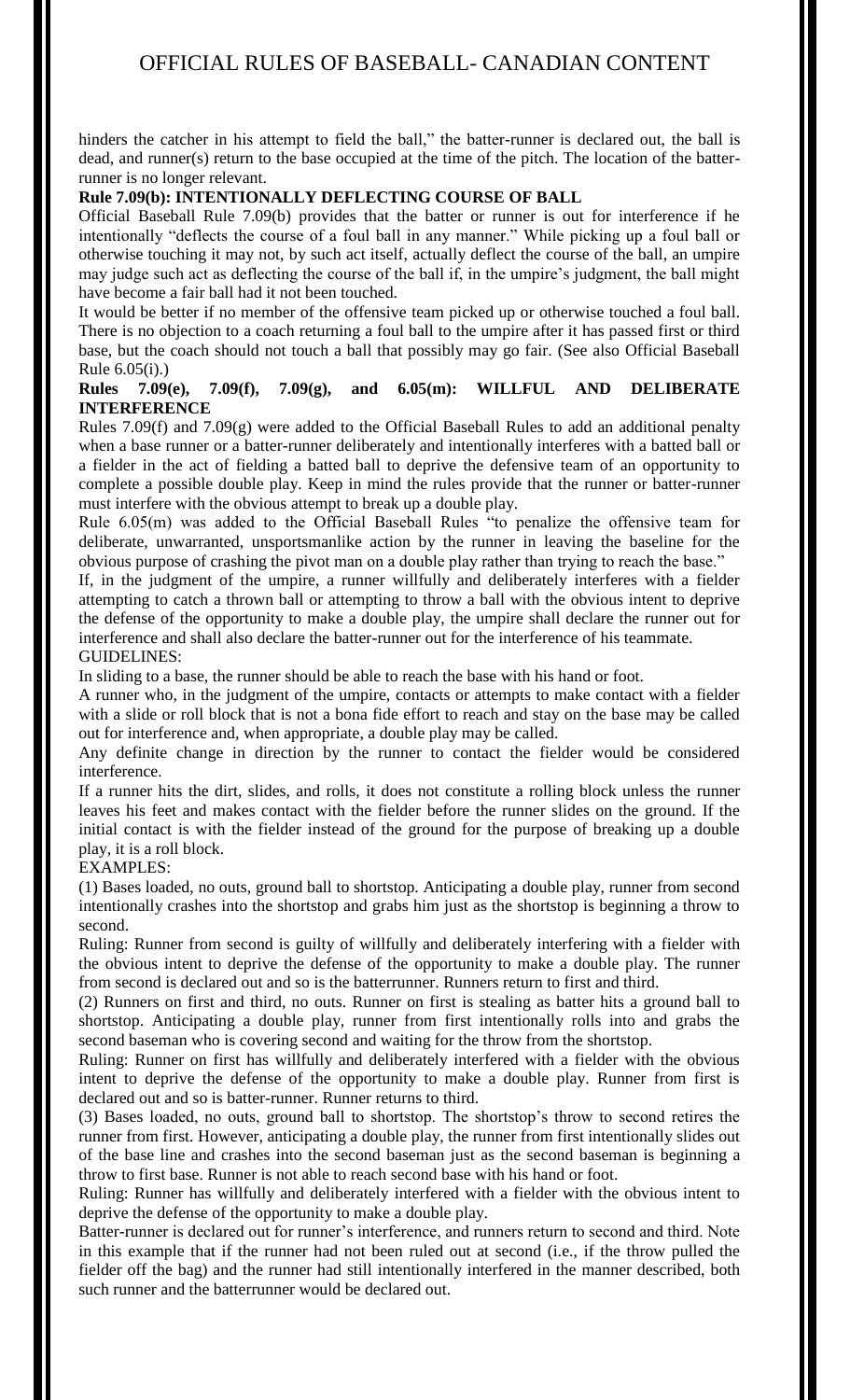(4) Runner on first, no outs. Batter hits a ground ball to the second baseman, who attempts to tag the runner. However, the runner, in the judgment of the umpire, intentionally tries to slap the ball out of the fielder's glove, or tackles or grabs hold of the fielder so that the fielder is not able to make a play.

Ruling: The runner has willfully and deliberately interfered with a fielder with the obvious intent to prevent a double play. Runner from first is declared out and so is the batter-runner.

In interference plays of this nature, the umpire shall be governed by the intent of the base runner. If the umpire judges that the runner willfully and deliberately interfered with the obvious intent to deprive the defense of the opportunity to make a double play, the umpire shall declare both the runner and batter-runner out. If this is not the case, the umpire shall declare only the runner out. Note, however, that if the runner has already been put out, then the runner on whom the defense was attempting to make a play shall be declared out. (See Official Baseball Rule 7.09(e).)

#### **Rule 7.10(b): RETOUCHING BASES WHEN BALL IS DEAD**

While the ball is dead, no runner may return to touch a missed base or one he has left too soon after he has advanced to and touched a base beyond the missed base. A runner may return to a missed base (or one he has left too soon) during the time the ball is dead if he has not touched the next base. A runner may, of course, return to any missed base (or one he has left too soon) while the ball is in play unless a following runner has scored. See Approved Rulings (2) and (1) to Official Baseball Rule 7.10(b).

The "next base" or "base beyond" in this section refers to the position of the runner at the time the ball went out of play.

#### EXAMPLES:

(1) Batter hits a home run out of the ballpark or a ground-rule double and misses first base (ball is dead).

Ruling: The batter-runner may return to first base to correct the mistake before touching second; but if the batter-runner touches second he may not return to first, and if defensive team appeals the batter-runner is declared out at first.

(2) Batter hits a ball to shortstop who throws wild into stands (ball is dead); batter-runner misses first base but is awarded second base on the overthrow.

Ruling: Even though the umpire has awarded the batter-runner second base on the overthrow, the batter-runner must touch first base before touching second base. If the batter-runner does not return to first base before touching second, the batter-runner would be out on appeal at first.

(3) Batter hits single to right field and misses first base in rounding it. Right fielder makes quick throw to first baseman in an attempt to pick off the batterrunner, who has rounded the base. However, the right fielder's throw is wild and goes into the dugout.

Ruling: Batter-runner is awarded third base. However, the batter-runner must return to and touch first base before touching second. While the ball is dead, the batter-runner may return to first base to correct the error before touching second; but if the batter-runner touches second he may not return to first, and if the defensive team appeals, the batter-runner is declared out at first.

(4) Runner on second base, no outs. Batter hits fly ball to right field that is caught for the first out. Runner at second base leaves too soon. Runner slides into third base safely, but the right fielder's throw goes into the dugout.

Ruling: Runner is awarded home. However, while the ball is dead the runner must return to and retouch second base. Furthermore, because the runner had already reached third base before the ball went out of play, the runner must return to second base before touching home (his next base). If the runner touches home, the runner may not return to second, and if the defense appeals the runner is declared out at second.

(5) Runners on first and second, one out. Batter hits deep fly ball that is caught by right fielder. The runner from second was running when the ball was hit, did not tag up, and proceeds to touch and round third base. After the runner from second has rounded third base, the right fielder throws behind the runner from first, who is returning to first base. The fielder's throw is wild and goes out of play. The umpires call "Time" and award the runners home and third. When the umpires call "Time" the runner from second is between third and home, and the runner from first is between first and second. At this point the manager yells to the runner from second (who is between third and home) to go back and tag up at second base. Is this permissible, or is the runner considered a "base beyond" the base the runner left too soon?

Ruling: It is permissible for the runner to return to second base while the ball is dead. When the ball went out of play the runner originally on second base was past third (between third and home). The runner's "next base" is therefore home. While the ball is dead the runner may return to second base and retouch at any time prior to touching home plate. However, if the runner advances to and touches home while the ball is dead, the runner may not return.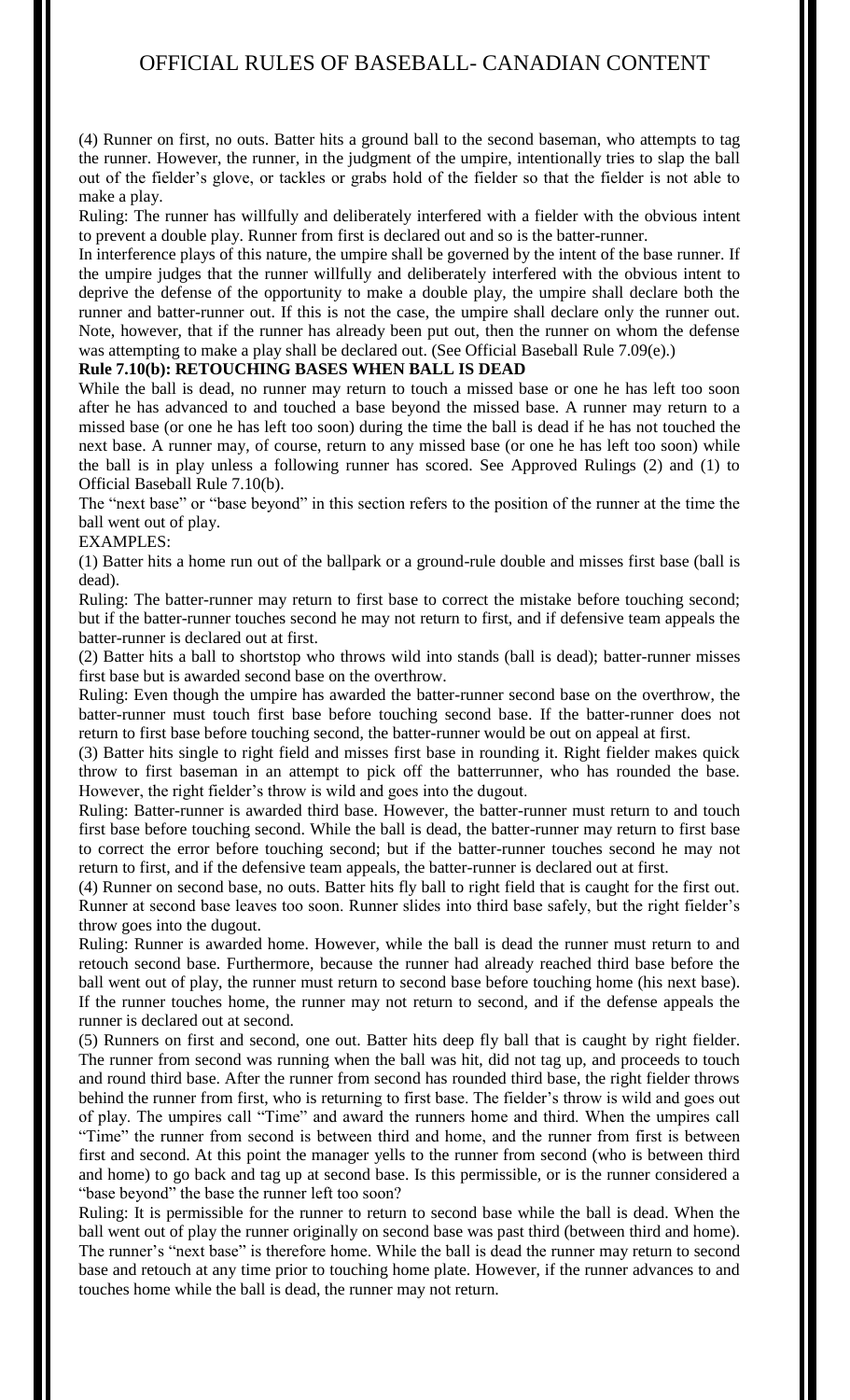(6) Runner on first, one out. Hit-and-run. Batter hits a line drive to the shortstop, who catches the ball for the second out. Shortstop's throw to first is wild and goes into the stands. Runner originally on first is between first and second when the wild throw is made and goes out of play.

Ruling: Runner is awarded third. However, while the ball is dead, the runner must return to and retouch first base before touching second on the way to third. If the runner touches second, the runner may not return to first, and if the defensive team appeals the runner is declared out at first.

(7) Runner on first, hit-and-run. Batter hits a fly ball to left field that is caught. The runner touches second in advancing but misses second on the way back to first. The throw back to first base is wild and goes into the stands. When the wild throw was made the runner was between first and second.

Ruling: Runner is awarded third base. If the runner retouches first and then second in advancing to the awarded base, the runner's failure to touch second base in returning to first is "corrected" under the theory that touching the base the "last time by" corrects any previous error.

## **Rule 8.01(a): WINDUP POSITION**

Pitchers assume the windup position in one of three ways:

(1) Facing the batter, hands together, pivot foot in contact with the rubber, other foot free. This is the "traditional" windup position. From this position (hands together) any natural movement associated with his delivery of the ball to the batter commits the pitcher to pitch without interruption.

(2) Facing the batter, hands apart (usually at the side), pivot foot in contact with the rubber, other foot free. From this windup position, the pitcher goes directly into his delivery to the batter. If the pitcher uses this windup position (hands at side), the first movement of his hands or arms or feet that is associated with his delivery commits the pitcher to pitch.

(3) Facing the batter, hands apart, pivot foot in contact with the rubber, other foot free. From this position (hands apart), the pitcher receives the sign from the catcher and then brings his hands together in a stationary position ("pause") before beginning the delivery. Once the pitcher's hands are together, the pitcher is in the "traditional" windup position. If a pitcher uses this windup position, the act of bringing his arms up and positioning his hands in front of his body shall not be construed as the start of his actual delivery UNLESS some other action is initiated by another part of his body simultaneously and is associated with the actual delivery.

Any of the three positions described above is considered a legal windup position, and from such windup position (regardless of whether the pitcher's hands are together or apart), the pitcher may: (1) deliver the ball to the batter, or

(2) step and throw to a base in an attempt to pick off a runner, or

(3) disengage the rubber by stepping back with his pivot foot first.

(Disengaging the rubber by stepping back with his free foot first is a balk when runners are on base regardless of whether the pitcher's hands are together or apart.)

From any of the three types of windup positions referred to in this section, the pitcher may step and throw to a base in an attempt to pick off a runner (i.e., the pitcher is not required first to step off). Although this is not frequently seen, it is legal provided the pitcher does not make any motion associated with his delivery to the batter before the pitcher throws to the base.

Play: Bases loaded, pitcher in windup position. Before making any motion associated with his delivery of the pitch to the batter, the pitcher turns, steps, and throws to second (or to first or to third) in one continuous motion in an attempt to pick off the runner.

## Ruling: Legal move.

TO CLARIFY:

(1) If the pitcher's hands are held together in front of his body in a stationary position before the pitcher delivers to the batter, the preliminary action of bringing his hands together is not interpreted as the start of the actual windup or delivery to the batter. If, however, this preliminary action is accompanied by any other natural movement that is associated with the delivery to the batter, then the pitcher is committed to pitch without altering or interrupting his delivery once such motion is initiated.

(2) If a pitcher does not assume a stationary, hands-together position prior to initiating his actual delivery, any natural movement associated with the start of their delivery commits the pitcher to pitch.

From the windup position, the pitcher may not go into a set or stretch position—if he does so, it is a balk when runners are on base.

In the windup position the pitcher must have both feet squarely on the ground.

(a) Only a portion of the pitcher's pivot foot must be in contact with the rubber. This applies to both windup and set positions. Pitchers may pitch "off the end" of the rubber, as long as any part of the pivot foot is in contact with the rubber.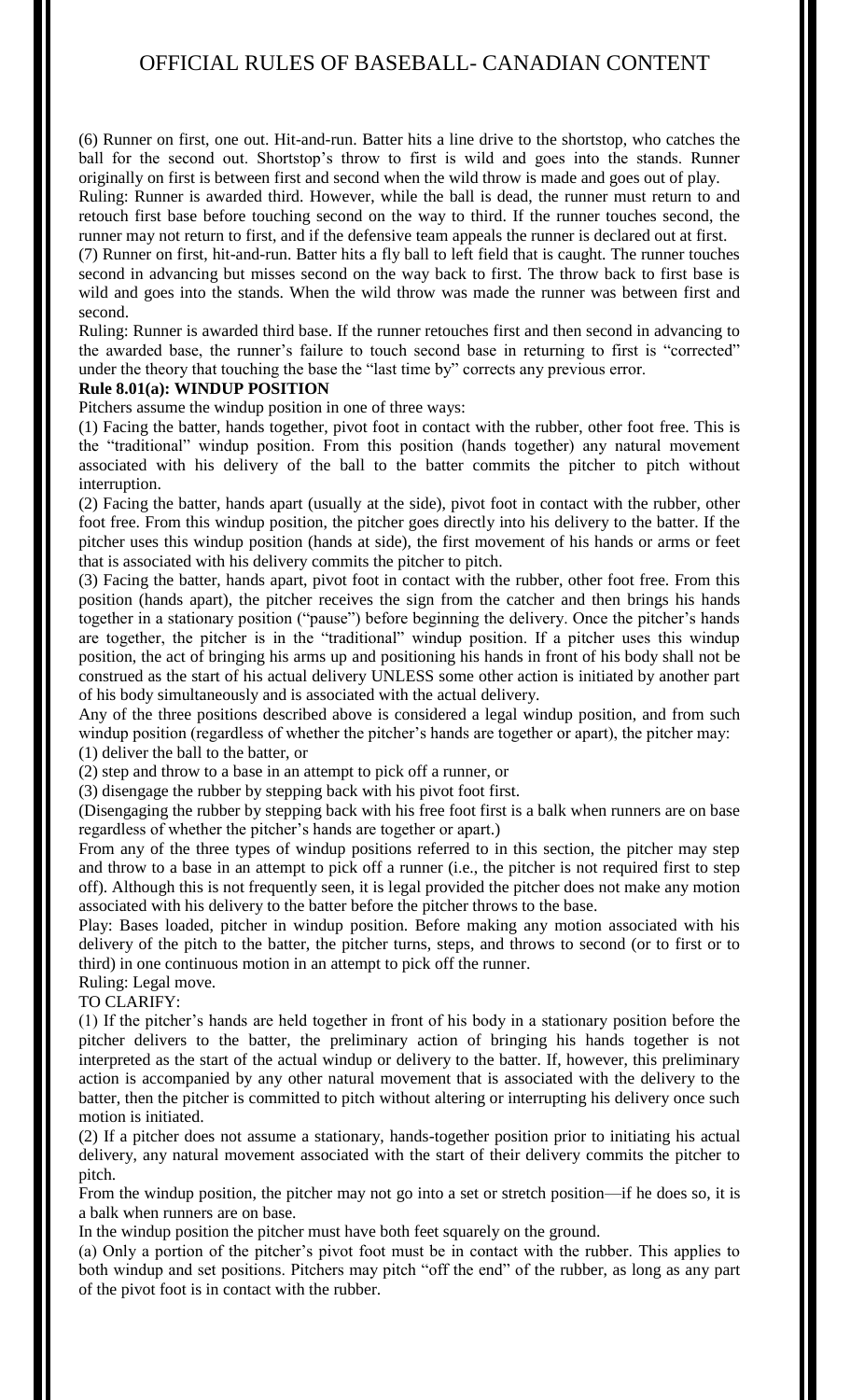(b) In the windup position, the pitcher's free foot may be on the rubber, in front of the rubber, to the side of the rubber, or behind the rubber.

(c) In the windup position, the pitcher is permitted to step to the side during his delivery (previously prohibited).

## **8.02(a)(1): PITCHER GOING TO HIS MOUTH**

Should the pitcher go to his mouth while off the 18-foot circle, he should wipe off before contacting the ball, as to do otherwise could possibly violate Rule 8.02(a)(4).

## **8.03 PITCHER**

When a pitcher takes his position at the beginning of each inning, or when he relieves another pitcher, he shall be permitted to pitch not to exceed eight preparatory pitches to his catcher during which play shall be suspended. A league by its own action may limit the number of preparatory pitches to less than eight preparatory pitches. Such preparatory pitches shall not consume more than one minute of time. If a sudden emergency causes a pitcher to be summoned into the game without any opportunity to warm up, the umpire-in-chief shall allow him as many pitches as the umpire deems necessary.

If a pitcher is ejected during an inning in which he is pitching, the substitute pitcher shall be given as much time as the umpire deems necessary similar to the time allotted for an injured pitcher.

A pitcher may change to another defensive position only once per inning. This would eliminate the Designated Hitter role if being utilized. Upon returning to pitch in the same inning, the pitcher will receive eight warm-up pitches.

#### **Rule 8.05: CALLING "TIME" AFTER A BALK**

The penalty for balk allows the play to proceed without reference to the balk if the batter and all runners advance one base on the pitch following the balk (i.e., the actual pitch and/or action caused by the batter hitting the ball). The umpire shall not call "Time" until play stops following the balk. The question therefore arises as to when the umpire is to call "Time" to kill the ball after calling a balk.

The following cases should help explain when play is considered "stopped" and at what moment the umpire should call "Time" following the call of balk:

(1) If the pitcher balks and does not throw the ball, call "That's a balk; Time!" and enforce the balk.

(2) If the balk is followed by a batted ball, leave the ball in play until it is apparent that the batter and all runners will not advance one base. At that moment, call "Time" and enforce the balk.

If, however, the batter reaches first base and all runners advance at least one base on play following the balk, play proceeds without reference to the balk.

## EXAMPLES:

(a) If a batted ball follows the balk and results in a fly ball that is caught, call "Time" the moment the fly ball is caught. Then enforce the balk.

(b) If a batted ball follows the balk and results in a ground-out on a previous runner at the base to which the runner would be entitled because of the balk, call "Time" the moment the out is made. Then enforce the balk.

(3) If the balk is followed by a pitch that is caught by the catcher, call "Time" the moment the catcher catches the ball. Then enforce the balk. (Note exception in ball four situations covered in item (5) below.)

(4) If the balk is followed by a pick-off throw to a base that is caught by a fielder, call "Time" the moment the fielder catches the ball. Then enforce the balk.

(5) If the balk is followed by ball four delivered to the batter and is caught by the catcher, call "Time" and enforce the balk unless all runners advance one base because of ball four. In that situation, play proceeds without reference to the balk.

(6) If the balk is followed by a pitch that strikes the batter, call "Time" the moment the pitch strikes the batter. Then enforce the balk unless the hit batter forces all other runners to advance one base, in which case play proceeds without reference to the balk.

(7) If the balk is followed by a wild throw to a base, the Approved Ruling of Official Baseball Rule 8.05 provides that the runner may advance beyond the base to which the runner is entitled at his own risk. In that situation the umpire shall call the balk in the usual manner but shall not call "Time" until all play has ceased (runners have stopped trying to advance and a fielder is in possession of the ball in the infield).

(8) If the balk is followed by a wild pitch, the Approved Ruling of Official Baseball Rule 8.05 provides that the runner may advance beyond the base to which the runner is entitled at his own risk. In that situation, the umpire shall call the balk in the usual manner but shall not call "Time" until all play has ceased (runners have stopped trying to advance and a fielder is in possession of the ball in the infield).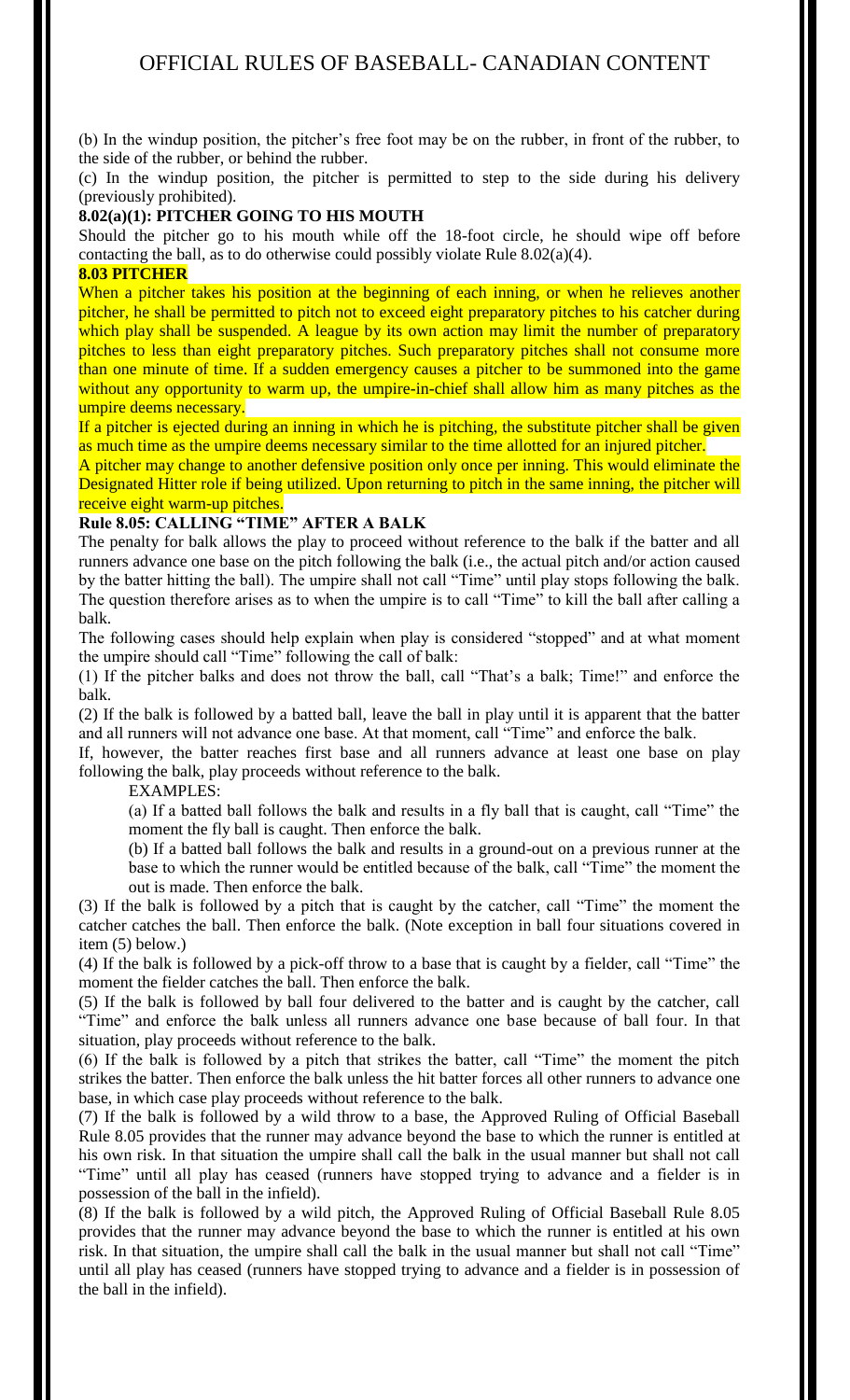Note that even if the runner advances to or beyond the base to which the runner is entitled because of a wild pitch following a balk, the balk is still "acknowledged." That is, the pitch is nullified and the batter will resume the at-bat with the count that existed when the balk occurred unless:

(a) The wild pitch was ball four on which all runners advanced one base; or

(b) The wild pitch was strike three on which the batter and all other runners advanced one base.

In both situations (a) and (b) above, play proceeds without reference to the balk, because all runners (including the batter-runner) advanced one base on the pitch following the balk.

## **Rule 8.05: BALK REGULATIONS**

A balk shall be called audibly ("Balk!" or "That's a balk!") and by pointing laterally at the pitcher. However, the ball is not dead automatically when this call is made. The ball becomes dead only when the umpire calls "Time" following the call of balk, and the call of "Time" is to be made only when play stops (i.e., when it is apparent that all runners including the batter-runner will not advance one base).

#### REGULATIONS:

(a) The pitcher shall be charged with a balk if, while in contact with the rubber, he throws to the first baseman who is either in front of or behind first base and obviously not making an attempt at retiring the runner at first base. However, there is no violation if the pitcher throws the ball directly to first base in this situation. Also note that there is no violation if the pitcher attempts a pickoff at second or third and throws to an infielder who is in front of or behind either of those bases (i.e., this violation is only in reference to pick-offs at first base). Also see next paragraph in this section. (b) There is no violation if a pitcher attempts a pick-off at second base and, seeing no fielder covering the bag, throws to the shortstop or second baseman, neither of whom is in the vicinity of the bag nor is making an actual attempt to retire the runner.

(c) When a pitcher swings any part of his free foot past the back edge of the pitcher's rubber, it is a balk if he does not pitch to the batter, unless he throws (or feints a throw) to second base on a pickoff play. (Note that this violation is in reference only to the pitcher's foot. If the knee of the pitcher's free leg passes behind the back edge of the rubber but his foot does not, he may legally throw to first base with no violation.)

Items (d) through (i) below deal with step balks:

(d) Official Baseball Rule 8.05(c) requires the pitcher, while touching the pitcher's plate, to step directly toward a base before throwing to that base. If a pitcher turns or spins off of his free foot without actually stepping, or if he turns his body and throws before stepping, it is a balk.

NOTE: The pitcher is required to step directly toward a base when feinting a throw to a base.

(e) (Removed)

(f) A manager may come out and question the reason for a balk call and shall not be ejected for his visit to learn why the balk was called. The manager may be ejected if he argues the call after explanation.

(g) If a pitcher, while touching the pitcher's plate, jumps into the air with both feet simultaneously and his non-pivot foot lands in a step towards first base before he throws to that base, he has made a legal move.

(h) Under the changes made to the Official Baseball Rules for 2013, the pitcher, while in contact with the rubber, may no longer fake a throw to third base (in addition to not being allowed to fake to first base). This rule change outlaws the so-called "Third-to-First Move." The pitcher is still allowed to fake a throw to second base while in contact with the rubber provided that he steps towards second.

Note that a pitcher, when faking a throw to second base, is not required to have arm motion in the fake, although a legal step is required.

The pitcher, of course, may properly disengage the rubber and then fake to any base. The pitcher is considered an infielder after he properly disengages the rubber.

See Official Baseball Rule 8.05(b) and the Comments to Official Baseball Rule 8.05(c).

(i) It is legal for a right-handed pitcher to begin a pick-off move to first base by first moving his pivot foot in the direction of third base provided that he makes a legal step toward first base with the non-pivot foot before throwing there and provided that the move is continuous and without interruption. A pitcher who makes such a pick-off move is considered to be in contact with the rubber when he makes his throw to first base.

(j) When using the set position with runners on base, a pitcher must come to a complete stop with his front foot on the ground.

(k) It is a balk if the pitcher, while touching the pitching rubber, accidentally or intentionally drops the ball or if the ball slips or falls out of his hand or glove. However, a pitched ball that slips out of the pitcher's hand and crosses the foul line shall be called a ball; otherwise it will be called no pitch. If the ball does not cross the foul line, this would be a balk with men on base.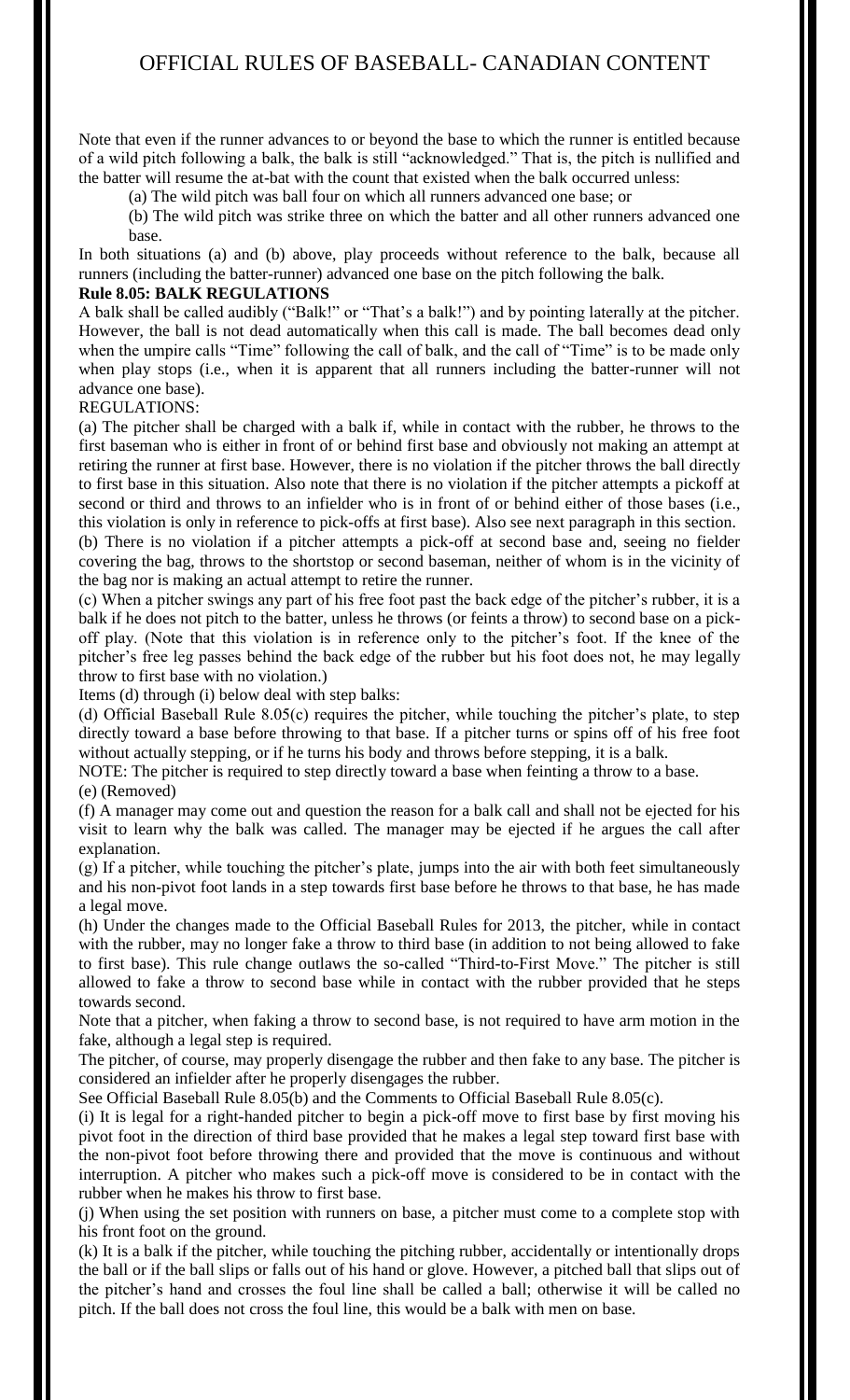(l) If the pitcher steps off the rubber with his non-pivot foot when pitching from the windup position, the pitcher shall be charged with a balk.

(m) If the pitcher places the resin bag in his glove with, in the umpire's judgment, the intent of deceiving the runner, it is a balk.

(n) Prior to assuming a legal pitching position (windup or set position) it is permissible for the pitcher to momentarily adjust the ball in his glove. In order for this to be allowed, the movement must be momentary in nature. If the pitcher has his hands together long enough that, in the judgment of the umpire, it appears that he has actually come to a set position or has actually assumed the windup position, then should the pitcher separate his hands, a balk shall be called under Official Baseball Rule 8.05(j).

(o) After coming to a legal pitching position (windup or set), if the pitcher removes one hand from the ball other than in an actual pitch or in throwing to a base, it is a balk.

(p) Under Official Baseball Rule 7.07, if a runner is stealing home when the catcher interferes with the batter, an additional penalty of a balk is invoked which enables all runners on base to advance (whether or not they were stealing).

#### Rule 8.05: PENALTY FOR BALK

Under Official Baseball Rule 8.05, the penalty for a balk shall be: The ball is dead (when play stops), and each runner shall advance one base without liability to be put out unless the batter reaches first base on a hit, an error, a base on balls, a hit batter, or otherwise and all other runners advance at least one base, in which case the play proceeds without reference to the balk.

The penalty for a balk provides that if a batter reaches first base safely on a hit or error, base on balls, or otherwise on a pitch on which a balk is called, the batter shall be entitled to first base only if all other runners have advanced one base or more on the play, in which case the balk is disregarded. If the batterrunner and all other runners do not advance, the balk penalty prevails, the batter must return to the batter's box with the previous count, and runners advance one base as penalty for the balk.

A runner who misses the first base to which the runner is advancing and who is called out on appeal shall be considered as having advanced one base for the purpose of this rule.

When a balk is made on a pitch that is a fourth ball it shall be ruled the same as when the batter hits a balk pitch and is safe on a hit or error, provided all runners advance at least one base on the play. Therefore, with a runner on first, first and second, or first, second and third, when a balk is called on the fourth ball, the batter goes to first base and all runners advance at least one base. If they attempt to advance more than one base, they do so at their own risk.

However, if first base is not occupied and all other runners do not advance at least one base on the play, the balk penalty prevails: The ball is dead; the batter returns to the batter's box and assumes the same ball and strike count as before the balk pitch; and all runners are allowed to advance one base as penalty for the balk.

Note that in cases where a pitcher balks and throws wild, either to a base or to home plate, a runner may advance beyond the base to which such runner is entitled by the balk, at his own risk.

#### **Rule 8.05(c): STEPPING TO A BASE**

The pitcher, while touching the rubber, must step directly toward a base before throwing to that base. If a pitcher turns or spins off his free foot without actually stepping, it is a balk.

In stepping to a base, the pitcher must lift his entire non-pivot foot off the ground and bring it down in a location different from where it started and toward the base. The entire non-pivot foot must move in a direction and distance to the base. This will constitute a step. The pitcher is not allowed to lift his non-pivot foot up and bring it back down in the same spot where it started. In stepping, the heel of the pitcher's free foot may not end up in the same spot it started.

#### **Rule 8.05(d): THROWING TO AN UNOCCUPIED BASE**

Official Baseball Rule 8.05(d) provides that the pitcher be charged with a balk if, while in contact with the pitcher's plate, he throws to an unoccupied base except for the purpose of making a play. EXAMPLES:

(1) Runners on first and second, pitcher in set position. Runner breaks for third base and pitcher throws to third base.

Ruling: Legal play.

(2) Runners on first and second, pitcher in set position. Runner bluffs going to third base and pitcher throws to third base. However, runner did not go.

Ruling: Balk, pursuant to Official Baseball Rule 8.05(d).

The key to understanding the above two plays is for the umpire to use good judgment in deciding whether or not the runner was making an actual attempt to advance to third base or whether the runner was bluffing. These plays will most likely happen with a 3-2 count and two out.

Another interpretation regarding Official Baseball Rule 8.05(d) concerns appeal plays: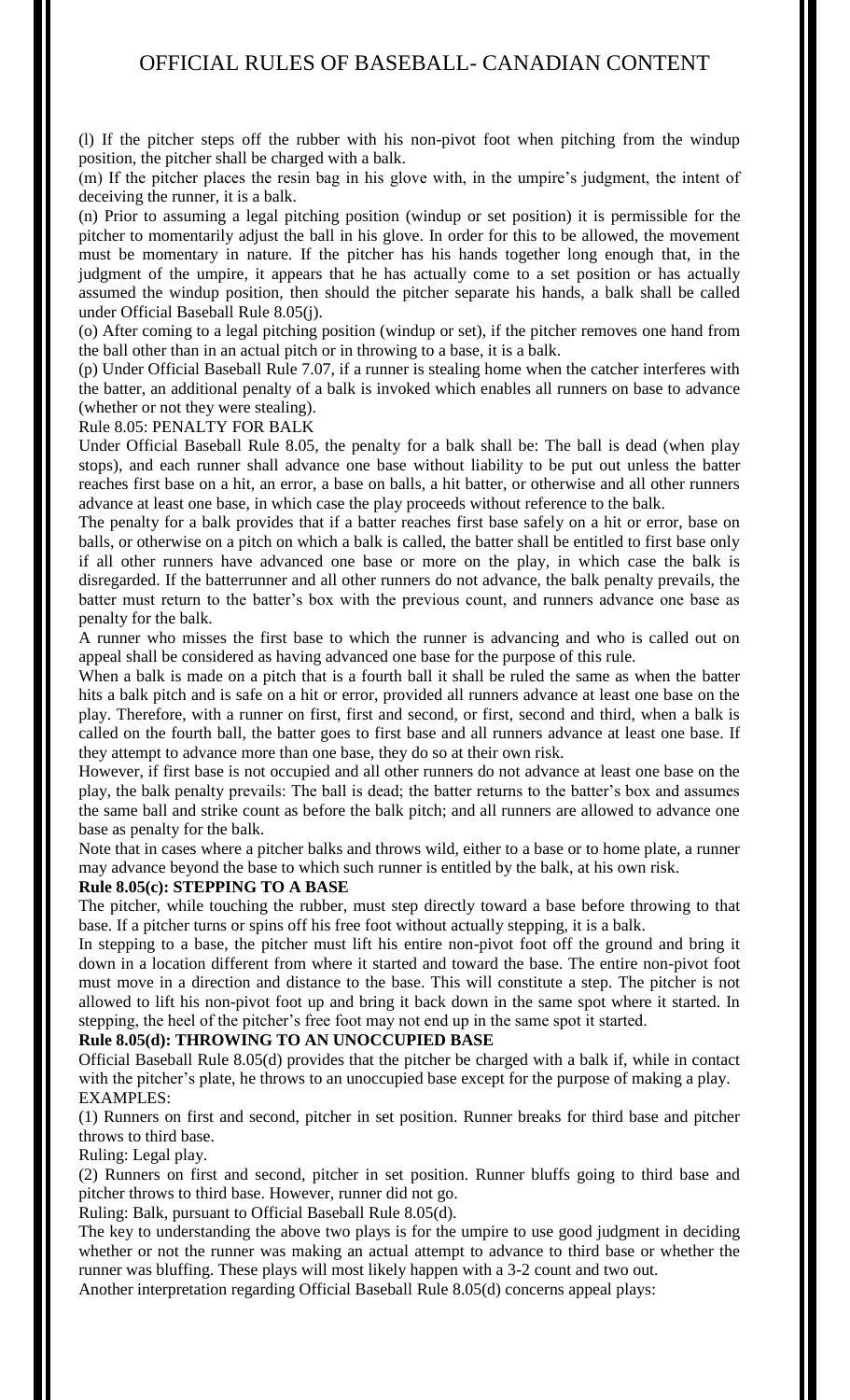It is NOT a balk for the pitcher, while in contact with the rubber, to throw to an unoccupied base IF it is for the purpose of making an appeal play. (Note that the pitcher does not have to step back off the rubber to make an appeal play.)

Rule 8.06: TRIPS TO THE MOUND

A second trip to the mound to the same pitcher in the same inning by a manager or coach will cause that pitcher's removal from the game.

The manager or coach is prohibited from making a second visit to the mound while the same hitter is at bat, but if a pinch hitter is substituted for this batter, the manager or coach may then make a second visit to the mound, but must then remove the pitcher.

For the purpose of this rule, a batter's time at bat begins the moment the preceding batter is put out or becomes a base runner.

A trip to the mound begins when the manager or coach enters the 18-foot circle surrounding the pitcher's rubber. The trip ends when the manager or coach leaves the 18-foot circle surrounding the pitcher's rubber.

A consequence of the rule regarding trips to the mound is that once a manager or coach has completed a trip to the mound, the pitcher then pitching must continue pitching to the batter then at bat (or retire the side) unless a pinch hitter is substituted or unless one of the following situations applies:

(a) If a game becomes suspended during a manager's or coach's trip to the mound (or after the trip but while the same batter is still at bat), a new pitcher may be substituted when the game is later resumed.

(b) If a rain delay occurs during a manager's or coach's trip to the mound (or after the trip but while the same batter is still at bat), a new pitcher may be substituted when the game is resumed following the rain delay.

If the manager or coach goes to the catcher or an infielder and that player then goes to the mound—or the pitcher goes to that player at the player's position— before there is an intervening play (a pitch or other play), that will be the same as the manager or coach going to the mound.

If a catcher or other player goes to the dugout or manager and then immediately to the mound, that will be deemed a trip.

If a pitcher is removed and the manager or coach remains to talk to the new pitcher, this is not charged as a visit to the new pitcher.

If a coach goes to the mound and removes a pitcher and then the manager goes to the mound to talk with the new pitcher, that will constitute one trip to that new pitcher that inning.

If a manager changes pitchers and leaves the mound, he (or a coach) may come out again to visit the pitcher while the same batter is at bat, but this will constitute one trip to that new pitcher that inning.

If the manager and pitcher are both ejected at the same time, a coach or acting manager may visit the mound to meet with the new pitcher prior to play resuming without a trip being charged provided that the manager who has been ejected has not already conferred with and left the new pitcher.

For example, if the pitcher and manager are both ejected and a new pitcher takes the mound alone, a coach may come out of the dugout and go to the mound while the new pitcher is warming up without a trip being charged. On the other hand, if the ejected manager remains on the mound until the new pitcher arrives, a subsequent visit to the new pitcher by a member of the coaching staff prior to resumption of play constitutes a trip to the new pitcher.

If a manager or coach's conference with the pitcher takes place on the grass (i.e., off the dirt of the mound), this constitutes a trip. If a manager or coach confers with the pitcher on the grass (or the meeting "moves" from the dirt to the grass), the trip ends when the manager or coach "breaks" from the meeting. He must then keep going and not return to the pitcher. Any attempt—in the umpire's judgment—to circumvent this rule shall be deemed a trip.

In a case where a manager or coach has made his first trip to the mound and then attempts to return a second time to the mound in the same inning with the same pitcher in the game and the same batter at bat, he shall be warned by the umpire that this is not permitted. If the manager or coach ignores such warning, the manager or coach shall be removed from the game and the pitcher required to pitch to the batter then at bat until such batter is retired or gets on base (or the side is retired). After the batter is retired, or becomes a base runner (or the side is retired), then this pitcher must be removed from the game. The manager should be notified that the pitcher will be removed from the game after pitching to one hitter, in order that the manager can have a substitute pitcher warmed up. The substitute pitcher will be allowed eight preparatory pitches or more if, in the umpire's judgment, circumstances justify.

NOTE: If through umpire oversight or inability to warn the manager or coach, the manager or coach is inadvertently allowed to go to the mound a second time while the same batter is at bat